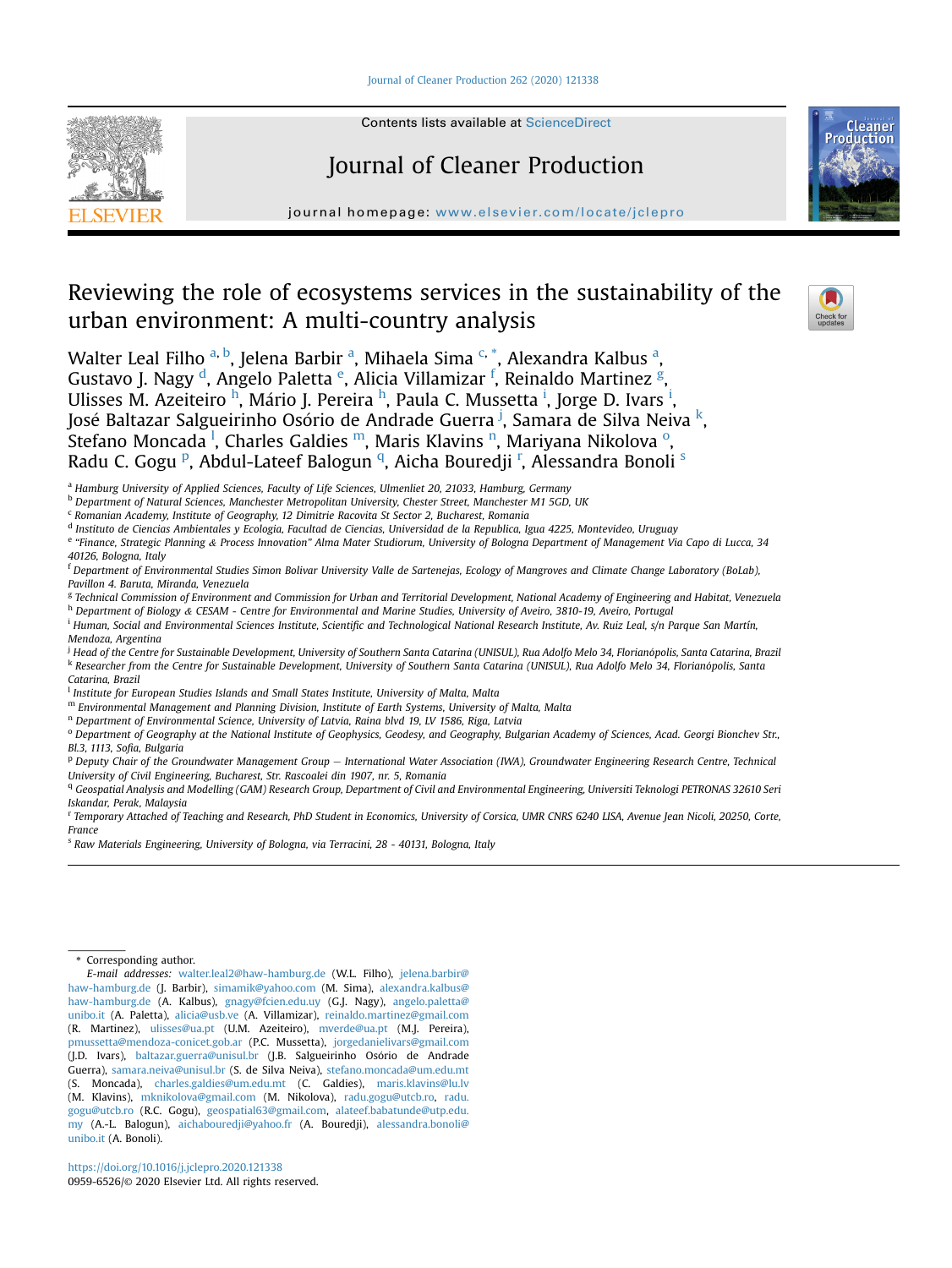# article info

Article history: Received 15 November 2019 Received in revised form 4 February 2020 Accepted 24 March 2020 Available online 30 March 2020

Handling editor: Xin Tong

Keywords: Ecosystem services Climate change adaptation Urban areas Functions Case studies

# **ABSTRACT**

The urban environment is characterised by many pressures caused by population growth, transport (and its related emissions), and the damage to green areas. Yet, there is a variety of ecosystem services available in urban areas, which may be deployed to ameliorate the current problems and foster their sustainability. This paper reviews the role of ecosystem services as tools for sustainability, based on an urban setting. It also describes a series of multi-country case studies, where an assessment of their functions using a set of benefits valuation approaches such as health benefits, economic benefits, social benefits and benefits to climate resilience, are provided, along with an appraisal of their role in upkeeping the overall quality of the urban environment in the studied areas. Policy recommendations aimed at enhancing the role of ecosystem services, and fostering sustainability in the sampled sites -and beyond-are provided.

© 2020 Elsevier Ltd. All rights reserved.

# 1. Introduction: defining ecosystem services

The term "ecosystem services" (ES) was first used by P.R. Ehrlich and A.H. Ehrlich in 1981 [\(Ehrlich and Ehrlich, 1981](#page-11-0)). The concept emerged from both the ecological and economic fields (Gómez-[Baggethun et al., 2010](#page-12-0)). The notion of ecosystem functions that are beneficial, and thus somehow valuable to society, dates back to the 1960s [\(King, 1966](#page-12-1); [Westman, 1977\)](#page-13-0). During the 1980s, the term "ecosystem services" was initially used to describe the benefits from nature (e.g. [Ehrlich and Mooney, 1983\)](#page-11-1). In 1997, it attracted a lot of attention with Gretchen Daily's book about nature's services ([1997](#page-11-2)), an attempt to provide a valuation of the world's ES and natural capital ([Costanza et al., 1997\)](#page-11-3).

In 2005, the Millennium Ecosystem Assessment (MEA), launched by the United Nations, assessed the ramifications of ecosystems change for human well-being, and sought to establish a scientific basis for the actions needed to protect them [\(MEA,](#page-12-2) [2005a,b\)](#page-12-2). ES were then defined as "the benefits people obtain from ecosystems" ([MEA, 2005a,b,](#page-12-2) p. 39). The main arguments used were that, damages to ecosystem services could lead to substantial and largely irreversible losses to biodiversity. Whereas the MEA represented an ecological point of view, subsequent initiatives focused on the economic aspects of ES, such as The Economics of Ecosystems and Biodiversity project (TEEB), providing a framework for the assessment of economic benefits of biodiversity and ES ([TEEB, 2008](#page-13-1)).

The MEA differentiates four kinds of ES [\(MEA, 2005a,b](#page-12-2)):

- (i) provisioning services, including food, water, timber and fibre;
- (ii) regulating services that affect climate, floods, disease, wastes and water quality;
- (iii) cultural services, providing recreational, intellectual, aesthetic and spiritual benefits, and
- (iv) supporting services such as soil formation, photosynthesis and nutrient cycling.

While the latter three services yield direct benefits to human beings, supporting services are necessary to ensure the delivery of those. The four main types of ecosystem services could all yield direct and indirect benefits to both human well-being, and fauna and flora alike. Additionally, both the supporting services and regulating services may play fundamental roles in ensuring the provision of other ecosystem services, acting as drivers.

The four main types of ecosystem services could all yield direct and indirect benefits to both human well-being, and fauna and flora alike. Additionally, the supporting services and regulating services may play fundamental roles in ensuring the provision of other ecosystem services, acting as drivers. It should however be stated that these frameworks have major differences when compared with the ecosystem services classification proposed by the Millennium Ecosystem Assessment. They may also negatively influence the implementation of many of the sustainable development goals (SDGs).

Despite their importance for human well-being, ecosystems and their underlying biodiversity are still not valued sufficiently ([International Union for Conservation of Nature, 2018](#page-12-3)). Furthermore, the degradation of many ecosystems is disproportionately affecting the poor [\(TEEB, 2008\)](#page-13-1). This process is making difficult to achieve a set of sustainable development goals (SDGs), especially SDG 1 (No Poverty) and SDG2 (Zero Hunger) among others.

In the industrialised world, the European Commission is pursuing efforts towards enhancing ES. For instance, the EU Biodiversity Strategy to 2020, via Target 2, requires member states to assess the value of their national ES ([European Commission, 2011\)](#page-12-4).

As part of the TEEB project, [de Groot et al. \(2012\)](#page-11-4) identified the fact that, depending on the respective ecosystem considered, the total value of an ecosystem's potential services ranges from international \$491 per year for an 'average' hectare of open ocean, up to international \$352,915 per year for an 'average' hectare of coral reefs. Building on these data, [Costanza et al. \(2014\)](#page-11-5) updated the global ecosystem value with USD 125 trillion for 2011. [Kubiszewski](#page-12-5) [et al. \(2017\)](#page-12-5) calculated different global future scenarios which amounted to a loss in ES value of USD 50.3 trillion ('Fortress World' scenario) or to a value gain of USD 30.7 trillion ('Great Transition' scenario) by the year 2050. To give another example of ecosystem valuation, [Gallai et al. \(2009\)](#page-12-6) determined the annual value of bee and other insect pollination worldwide to be  $\in$ 153 billion, representing 9.5% of the world's agricultural production used for food in 2005. By way of contrast, if there were no pollinating insects, society would face losses between  $\in$ 191 $\in$ 310 billion per year.

The ES concept has often been criticised, especially the valuation of ES. General critique includes the anthropocentric focus and vagueness of the concept, that it could impede general conservation and its implication that all ecosystem functions affecting humans are desirable (Schröter et al., 2014). Problems with valuation arise because most ES values are outside the market, are often non-material, and subjectively valued. There are also uncertainties about both ecosystem functions and human preferences [\(Barbier,](#page-11-6) [2017;](#page-11-6) [Small et al., 2017;](#page-12-8) [TEEB, 2008](#page-13-1)). The counterarguments are that ES are valued either explicitly or implicitly all the time ([Costanza et al., 2017](#page-11-7)), and even a flawed valuation can serve to put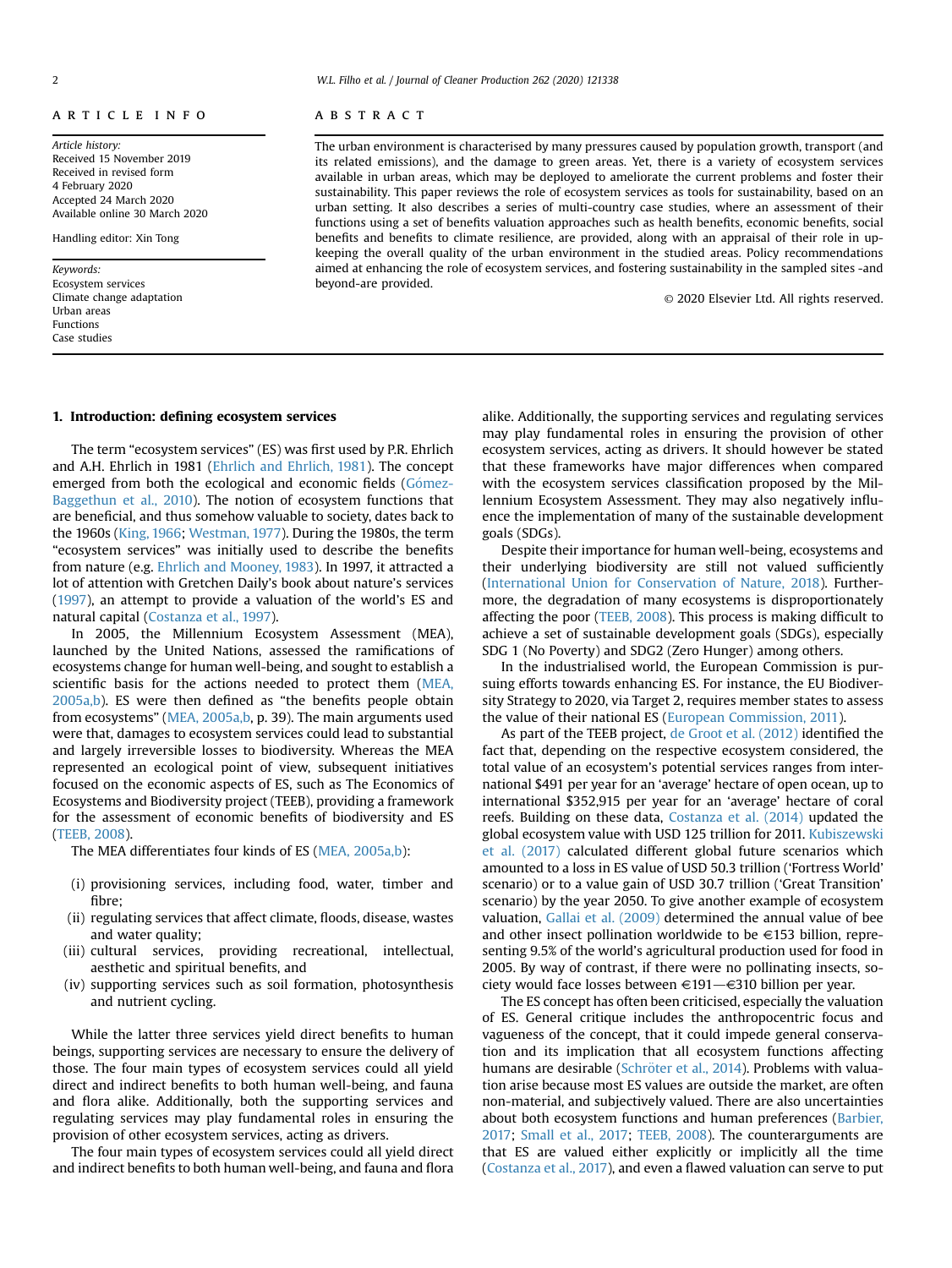the respective ES into public focus. Thus embedding ES into decision-making processes ([Tallis and Kareiva. 2005\)](#page-13-2).

There have been practical applications based on the ES concept, including compensations for soil sealing in urban planning ([Tobias,](#page-13-3) [2013\)](#page-13-3), the development of a tool to inform spatial marine planning ([Guerry et al., 2012](#page-12-9)), as well as reviews of best practice examples ([Beaumont et al., 2017](#page-11-8)). In Africa, some work has shown that with due care, for instance in respect of the services provided by watersheds and catchment ecosystems, progress can be achieved ([Leal](#page-12-10) [Filho et al., 2017a\)](#page-12-10).

Also, payments for ES (PES) are possible, i.e. to internalise the externalities related to ES [\(Engel et al., 2008](#page-11-9)). To give an example, in some parts of the US, farmers are subsidised to leave fields fallow for several years, hence promoting soil formation and retention ([Tallis and Kareiva, 2005](#page-13-2)).

In this introduction, it is relevant to refer to some previous studies addressing the role of ecosystem services in urban settings. For instance, [Haase et al. \(2014\)](#page-12-11) examined the role of ecosystem services in urban landscapes, and suggested practical applications, also outlining possible governance implications. In a further work, [Elmqvist et al. \(2015\)](#page-11-10) reviewed the benefits of restoring ecosystem services in urban areas, and identified based on data from 25 urban areas in the USA, Canada, and China, the fact that investing in ecological infrastructure in cities, and the ecological restoration and rehabilitation of ecosystems such as rivers, lakes, and woodlands occurring in urban areas, may not only be ecologically and socially desirable, but also quite often, economically advantageous, even based on the most traditional economic approaches [\(Elmqvist et al.,](#page-11-10) [2015\)](#page-11-10). Green and blue spaces in the city are often defined as green and blue infrastructure, with an important role in improving human well-being, resilience and sustainability of the city ([Andersson](#page-11-11) [et al., 2019\)](#page-11-11), being the main pillar for identifying nature-based solutions for a proper land management for enhancing ecosystem services [\(Keesstra et al., 2018\)](#page-12-12).

[Ziter \(2016\)](#page-13-4) performed a quantitative review of the biodiversity–ecosystem service relationship in urban areas, identifying the fact that studies typically measure only a single service in one city, precluding assessment of ES synergies, trade-offs, and cross-city comparisons. [Ziter \(2016\)](#page-13-4) suggests that while most studies attribute ES provision to a habitat or land-use type, studies that consider biodiversity-ES relationships are more likely to recognize a specific functional group, community, or population as the key provider of an ES.

This study aims to outline the role of assessing urban ecosystem services as a tool for sustainability. This is done by presenting the main challenges faced by a wide range of urban ecosystems located in different geographical settings (i.e. Europe and Latin America), and by jointly evaluating the services based on common criteria. This can be a useful qualitative tool for stakeholders to use to prioritise their decisions and actions in terms of easily translating scientific knowledge into ready-to-use information. In order to enable a better understanding of the connections between ecosystem services and sustainability in urban areas, this paper is structured as follows: section [2](#page-2-0) provides an overview of ecosystem services in an urban setting. Section [3](#page-3-0) describes the methodology used; section [4](#page-4-0) describes and discusses the results obtained. Part 5 rounds up the paper and present the main conclusions.

#### <span id="page-2-0"></span>2. The role of ecosystem services in an urban setting

This section describes the role of ecosystems services in an urban setting and outlines its various dimensions. In recent years, the world has experienced unprecedented urban growth: in 2019, over 55 per cent of the world's population lived in cities and that number is projected to increase to about 68 percent by 2050 ([UN,](#page-13-5) [2018\)](#page-13-5). This great urbanization generates an increase in environmental problems, affecting several sectors. Some of these issues are: water management and risks related to storm runoff, growing pollutant load in urban air ([Pataki et al., 2006\)](#page-12-13), biodiversity reduction and soil scarcity ([Güneralp and Seto, 2013](#page-12-14); [Solecki and](#page-12-15) [Marcotullio, 2013\)](#page-12-15), decrease in plants capacity to retain pollutants and produce oxygen, and a large amount of energy consumption for buildings heating and cooling [\(Bonoli and Pulvirenti. 2018;](#page-11-12) [Elmqvist et al., 2013](#page-11-13)). The same "heat island" effect, can be seen in urban areas where peak temperature occurs over buildings and streets and decreases to a minimum level in green urban areas, such as parks, gardens, and sub-urban rural areas [\(Mohajeran et al.,](#page-12-16) [2017](#page-12-16)). Today, a spread of land degradation, a robust loss of arable land and a growth in drought and desertification represents current fundamental challenges and unprecedented opportunities to enhance the resilience and ecological functioning of urban ecosystems ([Dunn and Heneghan, 2011](#page-11-14); [Solecki and Marcotullio, 2013;](#page-12-15) [Elmqvist et al., 2013\)](#page-11-13).

The Agenda 2030 of the United Nations explicitly takes into consideration the role of ecosystem services in an urban setting ([UN, 2015](#page-13-6)). SDG 15 aims to conserve and restore the use of terrestrial ecosystems, reducing the loss of natural habitats and biodiversity which are part of our common heritage. Cities and human settlements have to become "more inclusive, safe, resilient and sustainable", stated in the title of SDG 11 [\(UN, 2015](#page-13-6)). In addition, they have to become "greener", which can be achieved through the widespread application of urban green technologies as support to ecosystem services.

The current environmental context involves the intersection of various sustainability challenges. This concept occupies an important place in contemporary politics, where its meaning has been well established to express the long-term conservation of entities of ecological value. It is undoubtedly very important to visualize various relationships whose role is to maintain the state of conservation over time. It is mainly about the following complementary relations. First, the relationship between society and environment: where the state of the environment mixes with the vital situation of the inhabitants of the area. Their well-being is directly related to their good health and quality of life. Second, the relationship between the urban environment and the economy: a report based on the establishment of economic well-being in a well-structured and ecologically sound urban area. Finally, another parameter plays a determining role in the sustainability of urban areas: the quality of ecosystem services. Being an extremely important provision for the ecological footprint of an urban area, it determines the rate of environmental vulnerability. The more these services are available and of good quality, the better for the sustainability of the city. This study touches on all three aspects of sustainability: social, economic and environmental, as well as their combinations.

Urban ecosystem services can have many economic (e.g job creation, energy efficiency, reduce community resistance to new developments), social (e.g reduction in waste volumes and public education), and environmental benefits (e.g. improved air quality and stormwater management and increase in urban biodiversity) ([Jannson, 2014](#page-12-17)).

Ecosystem services can be successfully based on green infrastructures, technologies and practices that use natural systems, or engineered systems that mimic natural processes, to enhance overall environmental quality and provide utility services [\(Johnson,](#page-12-18) [2008\)](#page-12-18). Conservation and restoration of natural capital, and therefore ecosystem services flowing from it, in urban areas can reduce their ecological footprints and enhance resilience, health and the quality of life of inhabitants [\(Sirakaya et al., 2018\)](#page-12-19). They are increasingly addressed and studied as elements that help cities to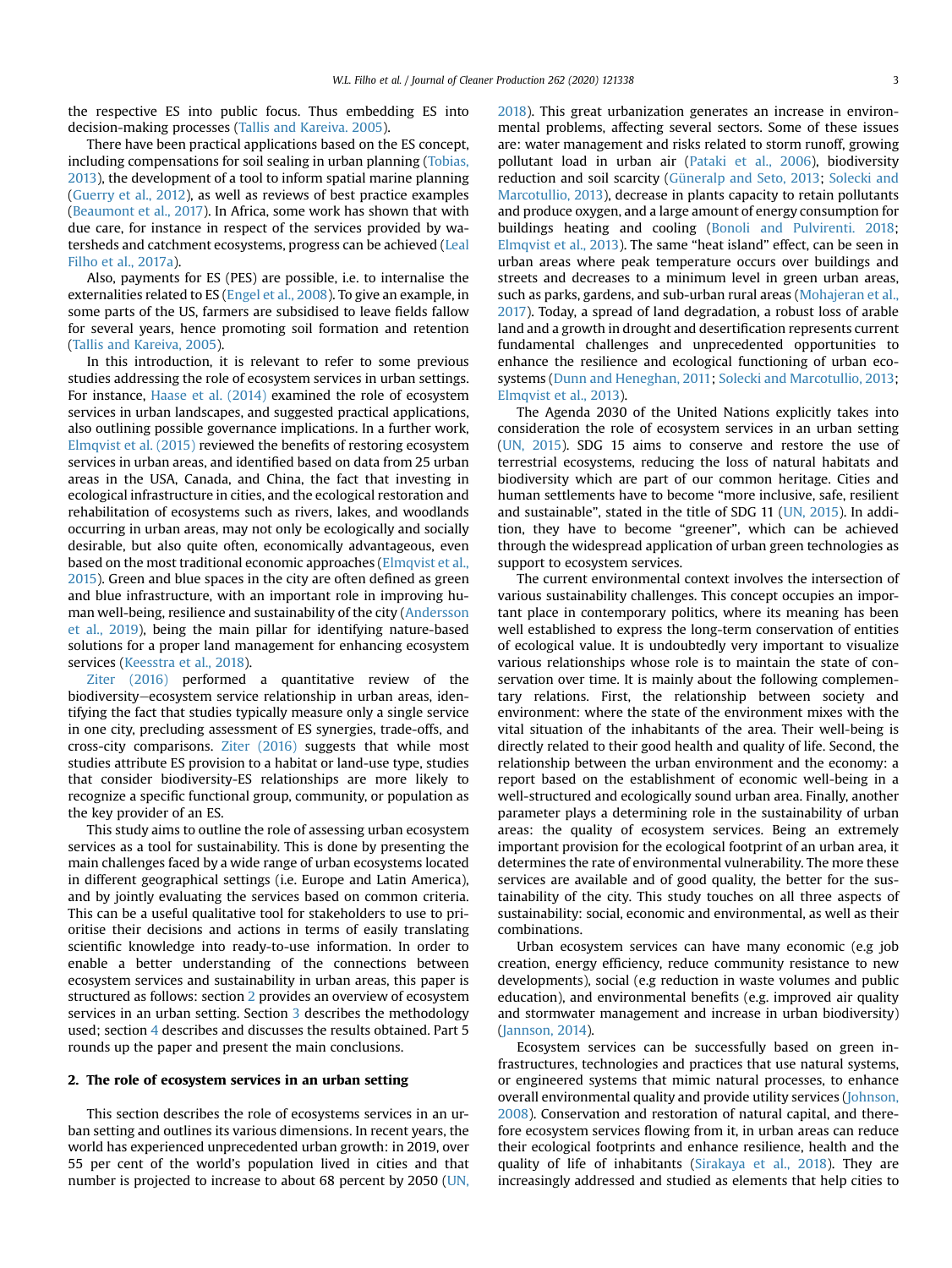adapt and mitigate the effects of climate change, achieve environmental benefits, enrich architecture, life quality and social and community behaviours ([Bonoli et al., 2013](#page-11-15)). Many urban green infrastructures require availability of land space which is usually not feasible in densely built urban areas [\(Berndtsson, 2010](#page-11-16); [Gambi](#page-12-20) [et al., 2011\)](#page-12-20) and in densely urbanized areas there are few residual spaces that can be converted into green areas.

Urban areas have a higher average temperature than surrounding rural areas; this difference in temperatures is called the urban heat island effect [\(EPA, 2016;](#page-11-17) [Leal Filho et al., 2017b\)](#page-12-21). One of the primary services of green systems is the mitigation of the urban heat island effect. The UHIE mainly depends on the modification of the energy balance in urban areas due to several factors, such as: urban canyons presence ([Landsberg, 1981\)](#page-12-22), the thermal properties of building materials ([Montavez et al., 2000](#page-12-23)), the large amount of hard high thermal surfaces, and the loss of green areas with impermeable ones reducing evapo-transpiration [\(Imhoff et al.,](#page-12-24) [2010](#page-12-24)). It can be demonstrated by a robust connection between increasing green surfaces and the lowering of the corresponding temperature. An important study carried out by [Susca et al. \(2011\),](#page-13-7) monitoring four areas of New York city, identified a difference of about  $2^{\circ}$ C between green and grey areas, related to the substitution of vegetation with man-made building materials. This study demonstrated the importance of urban greening as a mitigation tool for the heat island effect. A similar trend is also seen in many urban centres round the world.

Another important effect of green areas is the reduction of the large percentage of impervious surfaces, causing a high volume of superficial run off and problems for storm water managements. Other benefits are related to the promotion of urban biodiversity ([Brenneisen, 2006\)](#page-11-18) and to improving air quality [\(Bass and Baskaran,](#page-11-19) [2003](#page-11-19)). Green technologies can also have an aesthetic value. Urban greening is promoted as an easy and effective strategy for regenerate degraded urban areas, beautifying the built environment and growing investment opportunity. Ecosystem services can serve a number of functions and uses, including community gardens, recreational space, meeting points, educational facilities and children's playgrounds. On one hand, an organized green space can be a source for community empowerment, increasing social cohesion. On the other hand, the combination of urban green areas with urban agriculture contributes to the creation of a local food system, improving the community's level of nutrition and reducing the urban footprint.

Because of the proven environmental, economic and social benefits, many states, cities and local institutions are giving direct and indirect incentives for the implementation of ecosystem services in urban areas. Investments in green infrastructure, or in urban ecological u7solutions for climate change adaptation are growing, mainly because such investments can produce other services enhancing human well-being concurrently [\(Elmqvist et al.,](#page-11-13) [2013](#page-11-13)).

However, barriers encountered in promoting ecosystems are present in several countries. First of all, a lack of favourable government policies can be related to the lack of knowledge of environmental and social benefits derived by ecosystem services. In some old city context, i.e. medieval cities, the main barrier to green technologies could be related to the opposition of the superintendents to fine arts, because of a risk of change and disruption to the traditional aesthetic. Nevertheless, sometimes useful initiatives are present. The FAO's Incentives for Ecosystem Services (IES) approach ([FAO,](#page-12-25) [http://www.fao.org/in-action/incentives-forecosystem](http://www.fao.org/in-action/incentives-forecosystem-services/policy/sdgs/en/)[services/policy/sdgs/en/\)](http://www.fao.org/in-action/incentives-forecosystem-services/policy/sdgs/en/) support farmers transition to sustainable agriculture. They also provide operative tools which supports effective actions achieving several interconnected SDG targets. Improving co-financing tools for multiple stakeholders (i.e. public and private sector, civil society, governments, etc.), can also help to foster partnerships and collaborations as well as a common commitment to SDGs achieving.

The correct approach has to incorporate a multi-stakeholder perspective, due to the wide spectrum of competences that must be involved. Unfortunately, lack of communication among different sectors of society and cities governance creates challenges in this topic. It is necessary to build connections and a sort of institutional and political network. Policy makers and local governance have to promote urban policies for a sustainable development on a territorial scale and a local level.

UES also have a positive effect on other similar entities. Indeed, urban ecosystem services can help safeguard other neighbouring ecosystem services. The experience of [Berland et al. \(2017\)](#page-11-20) on the role of urban trees in controlling rainwater is especially helpful. These authors have shown that urban infrastructures are of major importance for the maintenance of other ecosystem services. This peripheral effect has a non-negligible role in the fight against climate change and may assist in fostering resilience against it ([Leal](#page-12-26) [Filho, 2020\)](#page-12-26).

#### <span id="page-3-0"></span>3. Methodology

Since this paper aims to review the current situation and provide an overview of how different cities handle their ecosystem services, the methodology is based on a qualitative comparative approach, with specific case studies outlining diverse urban ecosystems.

This systematic analysis was based on an integrated and multidisciplinary research framework. This framework included both primary and secondary sources of information, based on published and the collection of empirical data, such as physical ambient observations. The logical basis for the study and the interpretation of its findings follows the rationale of climate vulnerability and sustainability. Such a framework for climate change impact research combines the triple-bottom-line of sustainability (social, economic and environmental) with the crosscutting issues of governance (Brugère and De Young, 2015) with a continuous feedback mechanism on adaptation and resiliencebuilding systems. Therefore, cities with a significant level of vulnerability (or less adaptive capacity) would be prone to be impacted, and with lower degrees of sustainability in the face of climate change. Conversely, a resilient city, will seek to reinforce its adaptive capacity, including governance systems ([Leal Filho et al.,](#page-12-27) [2019\)](#page-12-27).

The goals of the comparative enquiry are twofold. Firstly, it should help to develop an understanding of the phenomena involved, outlining how selected urban ecosystem services provide health, social and economic benefits, as well as contribute to climate resilience. Secondly, by deploying experiences from a set of 11 urban case studies from two geographical regions (Europe and Latin America), it may offer a good overview of the main issues which characterise and interpret the benefits brought about by those ecosystem services [\(Morlino, 2018](#page-12-28)) in two distinct regions. These two regions were chosen based on the need to identify possible contrasts in the ways industrialised and developing nations treat their ES in urban settings.

Additionally, the comparative approach with case studies has an interventionist goal. This objective attempts to identify suitable policies that, if well contextualised, could be applied to address the issues originally investigated ([Morlino, 2018\)](#page-12-28). The qualitative comparative approach has been widely used in climate change research, given its capacity to enable systematic comparisons of often diverse case studies [\(Rihoux, 2007\)](#page-12-29). Application of this method can be found in the context of reducing emissions from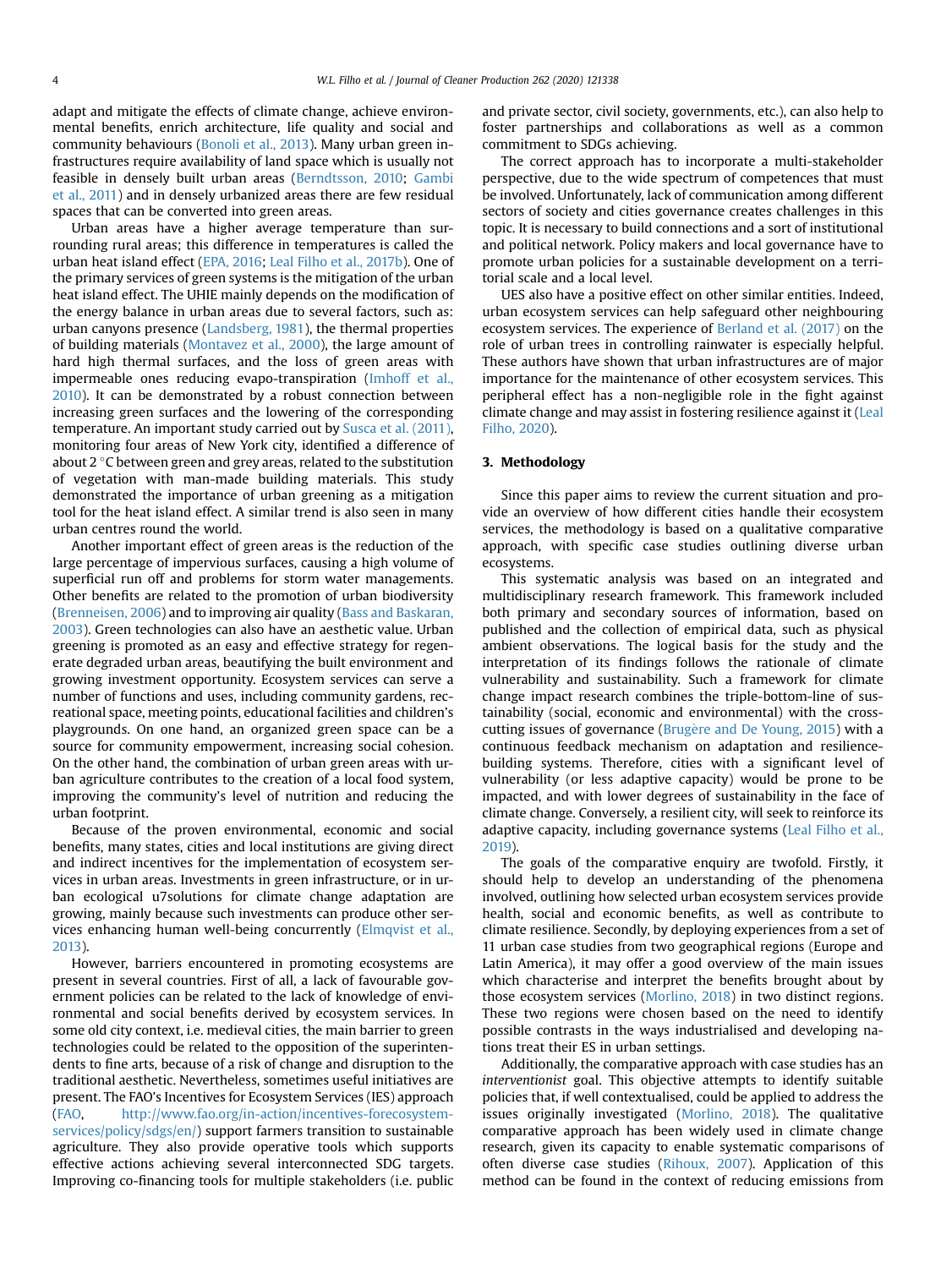| таріе т                                     |  |  |
|---------------------------------------------|--|--|
| Benefits of urban ecosystem services (UES). |  |  |

<span id="page-4-1"></span> $T = T$ 

| UES benefits | Significance                                                                                                                                       |
|--------------|----------------------------------------------------------------------------------------------------------------------------------------------------|
| Economic     | direct or indirect monetary values provided by urban ecosystems <sup>a</sup>                                                                       |
| Health       | those obtained from ecosystem services, including reduction of air pollution, as well as improved water quality and mental health                  |
| Social       | moral, spiritual, aesthetic and values associated with urban biodiversity and ecosystem services including emotional, affective and symbolic views |
|              | attached to urban nature, as well as local ecological knowledge                                                                                    |
| Climate      | the capacity of an urban ecosystem to prevent, withstand, respond to and recover from disruption arising from a changing climate                   |
| resilience   |                                                                                                                                                    |

<span id="page-4-3"></span><sup>a</sup> It is essential to acknowledge the methodological limitation of not having an assessment of the cost (value) of the driving forces, often indirect, which form these ecosystem services. Although progress has been made lately to quantify the value of such factors, it was not possible to include any valuation of these aspects in this study.

deforestation and forest degradation (REDD+) [\(Brockhaus et al.,](#page-11-22) [2017](#page-11-22)), assessing water governance to deal with adaptation challenges [\(Pahl-Wostl and Knieper, 2014](#page-12-30)), and to investigate media attention to climate change [\(Schmidt et al., 2013\)](#page-12-31).

In this study, the analysis of urban ecosystem services (UES) relies on data gathered from the sampled urban centres. It is based on a directed qualitative analysis performed by the authors aimed at addressing a fixed number of critical categorical benefits. This application builds on the two-step fuzzy-set qualitative comparison approach developed by [Schneider and Wagemann \(2006\)](#page-12-32) but applies it by classifying certain benefits and trends (Likert scale with symbols), as shown in [Table 2](#page-5-0) below.

For instance, how urban ecosystem services are leading to health, social and economic benefits, as well as how they may help to improve climate resilience. This paper does not focus on the values of the driving (indirect) forces that form the ecosystem services, which are a substantial methodological problem today, but only on the direct, directly tangible or measurable ecosystem services. The following definitions were used [\(Table 1](#page-4-1)):

Besides, the benefits provided by the UES have been qualitatively assessed in each city using a standard qualitative scale ([Table 2](#page-5-0)). Although qualitative, the approach is based on a series of quantitative indicators extracted for the analysed cities from the available European or national statistics. For example, the European Environmental Agency provides spatial data for analysing green infrastructure in Europe as a support for mapping ecosystem services [\(EEA, 2017](#page-11-23)) and also through the datasets for the Urban Atlas for Europe Project.<sup>1</sup> The thresholds for the qualitative classes proposed in the current paper are based on these assessments, considering their range in terms of share of green spaces in cities, but also the amount available per capita as well as the accessibility of green/blue spaces for citizens [\(Kabisch et al., 2016](#page-12-33); [Grunewald](#page-12-34) [et al., 2017](#page-12-34)). The classes' delineation started from the World Health Organisation recommendation in terms of the ideal value of urban green space per capita of 50  $m<sup>2</sup>$  per capita ([Russo and Cirella,](#page-12-35) [2018\)](#page-12-35). The spatial distribution was generally estimated using a recent CORINE land cover inventory of each city, looking at the uniform representation of the green/blue spaces per 1 sq. Km.

Although the general assignment of the city in a particular class still have a degree of subjectivity due to the difficulty to provide an average of each selected indicators for the entire city and to estimate the conditions of the infrastructure, at least the share of green/blues spaces and the allocation per capita were the leading indicators defining the classes thresholds.

For example, UES provides excellent benefits if the share of both green and blue areas is higher than 30% and per capita allocation is higher than 50 m<sup>2</sup>. The other extreme is the class of inferior benefits, in the cities where the share of green/blue areas is below 5% and per capita allocation is lower than 10  $m^2$ . However, the

provided thresholds are indicative only, the authors assigned a city in a class or another considering the entire description of it, but also the geographical specificity of the city, having the possibility to upgrade or downgrade the class based on the whole spectrum of conditions. In terms of benefit trend shortly (next five years), the symbol has been attributed based on a revision of the municipality plans, if there are specific management measures regarding green/ blue infrastructure both quantitative (to the extent the current area) or qualitative (to improve the quality of green/blue infrastructure).

The term "UES" used in this paper also refers to those services that are provided by urban ecosystems and their components ([G](#page-12-36)ó[mez-Baggethun and Barton, 2013](#page-12-36)). In other words, those urban ES that is directly affected by planning decisions and actions at the urban scale. In this work, the case studies consider urban ES from Europe and South America, targeting different aspects: urban river network, food supply, urban water canals and ditches, urban parks and gardens, urban estuaries, urban agriculture, urban flood protection and urban green infrastructure. We applied the described method to a sample of 9 cities in Europe and Latin America: Hamburg (Germany), Bucharest (Romania), Mendoza (Argentina), Riga (Latvia), Montevideo (Uruguay), Tubarão (Brazil), Sofia (Bulgaria), Caracas - Chacao (Venezuela) and Valletta (Malta). Also, Bologna and Aveiro, as smaller cities, have been included in the analysis representing Italy and Portugal. The sample of cities is diverse, representing different geographical regions, settings and political contexts. It is also convenient, since the scientists who contributed to this study live in these cities, thus adding an element of local knowledge to the study.

This systematic analysis was based on an integrated and multidisciplinary research framework. This framework included both primary and secondary sources of information, based on both published and the collection of empirical data, such as physical ambient observations.

# <span id="page-4-0"></span>4. Results and discussion

The study presents and analyses the data from the 11 case studies from two geographical regions: Europe -with 7 case studies- and Latin America, with 4 case studies ([Fig. 1\)](#page-5-1). The authors provided a description of ecosystem services for each city, outlining the main benefits which have been assessed using a common qualitative scale.

A short description of each city in terms of specific elements related to the blue and green infrastructure is provided below. [Table 3](#page-5-2) highlights the heterogeneous distribution of green and blue spaces among the selected cities, outlining the share of these spaces as well as the allocation per inhabitants. In general, higher density cities lack a good share of green areas, outlining a low distribution per capita. However, when considering also the share of blue areas, the situation marks an improvement (e.g. the case of Valletta with a very low share of green areas, but a good share of blue areas).

<span id="page-4-2"></span><sup>1</sup> [https://land.copernicus.eu/local/urban-atlas/urban-atlas-2012.](https://land.copernicus.eu/local/urban-atlas/urban-atlas-2012)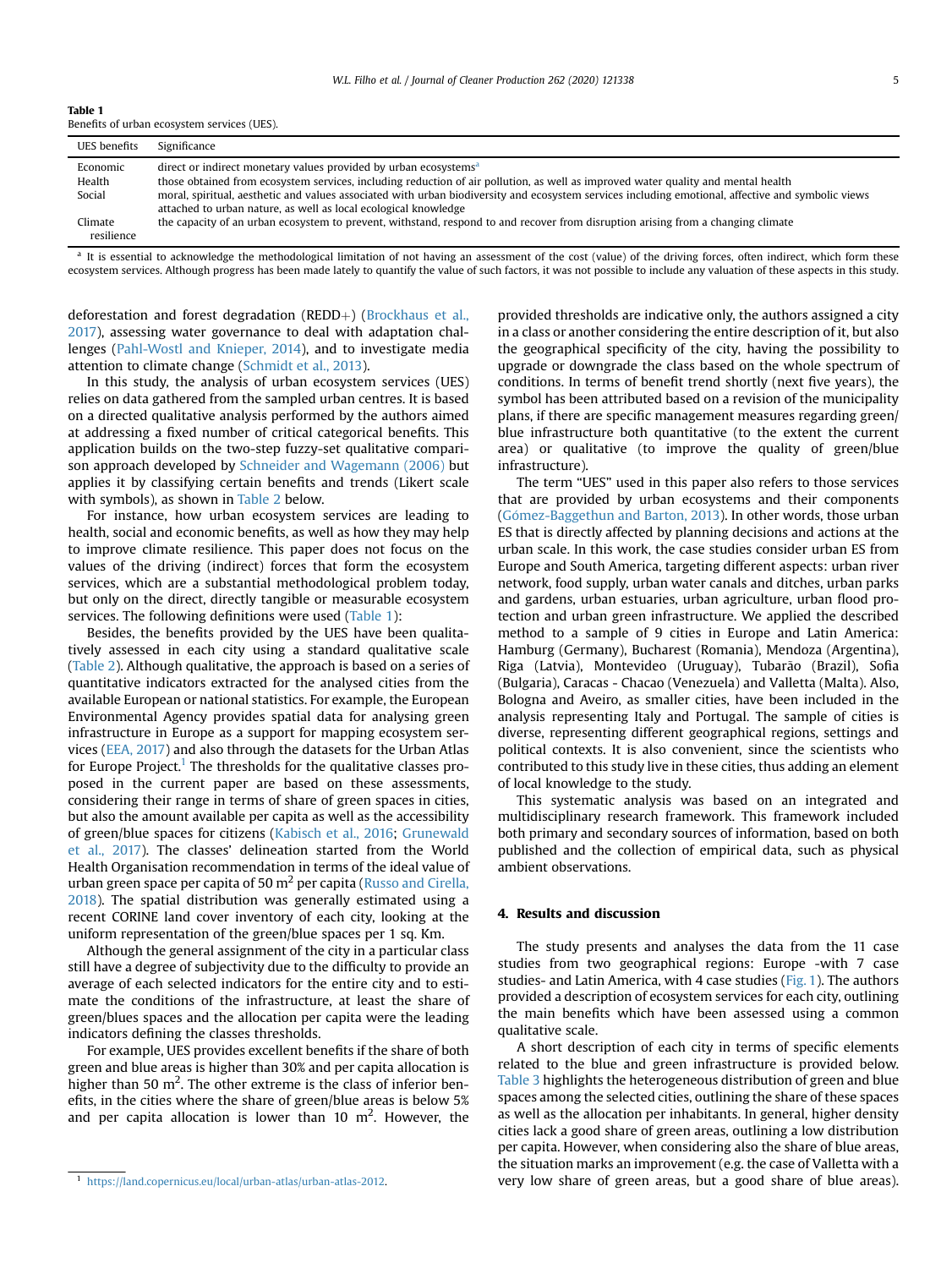# <span id="page-5-0"></span>Table 2

| Classification and trends in the qualitative assessment of the UES benefits. |
|------------------------------------------------------------------------------|
|------------------------------------------------------------------------------|

| Benefit<br>classification | Definition                                                                                                                                                                                                                                                                     | Symbol |
|---------------------------|--------------------------------------------------------------------------------------------------------------------------------------------------------------------------------------------------------------------------------------------------------------------------------|--------|
| Excellent<br>benefits     | A very high share of green/blue infrastructure, in excellent conditions and having a good spatial distribution, green/blue area per inhabitants $+++$<br>very high $(>50 \text{ m}^2/\text{inhabitants})$ , very high accessibility to people                                  |        |
| Good benefits             | The high share of green/blue infrastructure, in right conditions and having an adequate spatial distribution, green/blue area per inhabitants high $++$<br>(30–50 m <sup>2</sup> /inhabitants), high accessibility to people                                                   |        |
| Satisfactory<br>benefits  | Medium share of green/blue infrastructure, in acceptable conditions with an even spatial distribution within the city, % of green/blue area per $+$<br>inhabitants still high (15-30 $m2/inhabitants$ ), relatively high accessibility to people                               |        |
| Poor benefits             | The low share of green/blue infrastructure, in poor conditions, green area per inhabitants relatively small $(5-15 \text{ m}^2/\text{inhabitants})$ , uneven spatial $-$<br>distribution with many neighbourhoods that have low access to it, low accessibility to people      |        |
| Inferior benefits         | Meagre share of green/blue infrastructure, in deplorable conditions, % of green area per inhabitants very low (<5 m <sup>2</sup> /inhabitants), uneven spatial $-$<br>distribution with many neighbourhoods that have deficient access to it, very low accessibility to people |        |
| Benefit trend             | Definition                                                                                                                                                                                                                                                                     | Symbol |
| Benefit<br>increasing     | it is estimated that benefits provided by green/blue infrastructure will increase or maintain at the same level in the next years due to several $\uparrow$<br>measures taken by the city municipality                                                                         |        |
| Benefit<br>decreasing     | it is estimated that the benefits will fall in the upcoming years due to insufficient management measures                                                                                                                                                                      |        |

<span id="page-5-1"></span>

Fig. 1. The location of the eleven case-studies on urban ecosystem services.

<span id="page-5-2"></span>

| Table 3                                                             |
|---------------------------------------------------------------------|
| Green and blue infrastructure of the selected cities <sup>3</sup> . |

| City       |      |      | Population density (inhabitants/km <sup>2</sup> ) % of green areas Green area/inhabitants (m <sup>2</sup> /per person) % of blue areas Blue area/inhabitants (m <sup>2</sup> /per person) |      |      |
|------------|------|------|-------------------------------------------------------------------------------------------------------------------------------------------------------------------------------------------|------|------|
| Hamburg    | 2400 | 14.4 | 40                                                                                                                                                                                        | 8    | 33   |
| Bucharest  | 7690 | 8.6  | 9                                                                                                                                                                                         | 3.8  | 4.2  |
| Mendoza    | 2055 | 19.8 | 22                                                                                                                                                                                        |      |      |
| Riga       | 2060 | 29   | 132                                                                                                                                                                                       | 16   | 71   |
| Montevideo | 2470 | 10   | 40                                                                                                                                                                                        | 8    | 30   |
| Tubarão    | 340  |      |                                                                                                                                                                                           |      |      |
| Sofia      | 2699 | 26.6 | 98.5                                                                                                                                                                                      | 0.32 | 1.2  |
| Valletta   | 7162 | 1.9  | 4.2                                                                                                                                                                                       | 19.6 | 43.4 |
| Chacao     | 5493 |      |                                                                                                                                                                                           |      | 4    |
| Aveiro     | 415  |      | 121                                                                                                                                                                                       | 0.1  | 2.6  |
| Bologna    | 3097 |      | 30                                                                                                                                                                                        | 5.5  | 20.6 |

Northern European cities (e.g. Hamburg and Riga) show a good share of both green and urban areas, as compared to Eastern and Southern European cities (e.g. Bucharest, Valletta, Bologna) with a lower share of green areas.

The results gathered as part of the case studies are summarised in [Tables 4 and 5](#page-6-0), presenting health, economic and social benefits, as well as climate resilience in each of the studied cities. Out of eleven case studies, four are related with blue infrastructure of the city (urban rivers or canals) and seven are related to the green infrastructure (parks, forests, agricultural fields and green roofs). Green and blue infrastructures of the cities are the main pillars which offer benefits in terms of ecosystem services, and which help

<span id="page-5-3"></span> $\overline{3}$  There are numerous sources for the data in the table: e.g. European or national statistics, as well as scientific publications. The authors preferred to use rounded values, not the exact data, to give an idea only of the extent of green/blue spaces in the selected cities, as a unitary basis for discussion.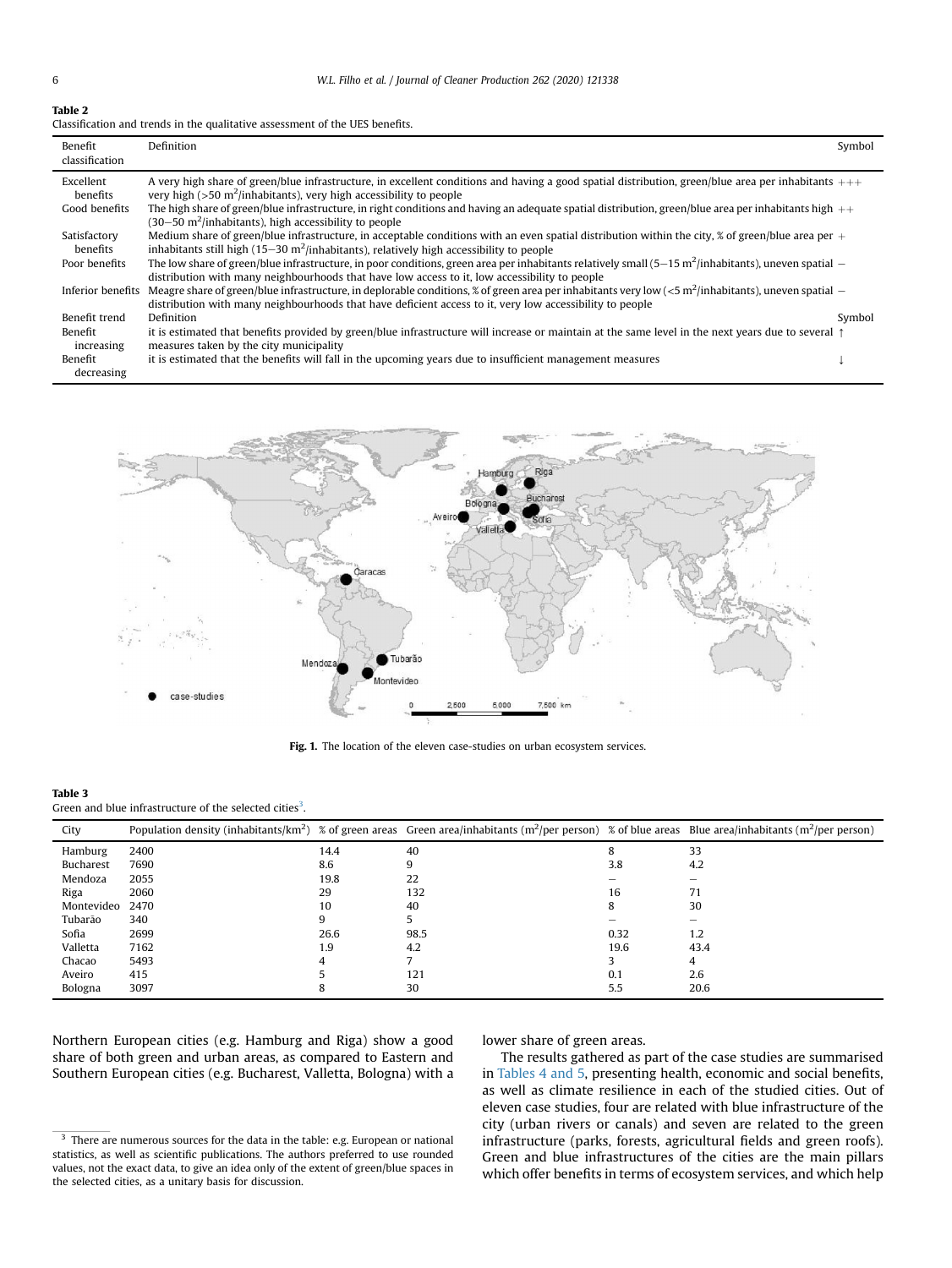# <span id="page-6-0"></span>Table 4

Case studies on ecosystem services and benefits provided in urban rivers/canals (Climate classification based on Köppen climate classification).

| City, Country,<br>Inhabitants, Area,<br>Climate and Urban                                                                                                                                  | Health benefits                                                                                                                                                                                                                                                                                                                                                                                                                     | Economic benefits                                                                                                                                       | Social benefits                                                                                                                                                                                                                                                                                                           | Climate resilience                                                                                       |
|--------------------------------------------------------------------------------------------------------------------------------------------------------------------------------------------|-------------------------------------------------------------------------------------------------------------------------------------------------------------------------------------------------------------------------------------------------------------------------------------------------------------------------------------------------------------------------------------------------------------------------------------|---------------------------------------------------------------------------------------------------------------------------------------------------------|---------------------------------------------------------------------------------------------------------------------------------------------------------------------------------------------------------------------------------------------------------------------------------------------------------------------------|----------------------------------------------------------------------------------------------------------|
| Ecosystem (UE)                                                                                                                                                                             |                                                                                                                                                                                                                                                                                                                                                                                                                                     |                                                                                                                                                         |                                                                                                                                                                                                                                                                                                                           |                                                                                                          |
| Hamburg, Germany,<br>1.8 million:<br>755 km <sup>2</sup> Climate:<br>"Cfb": Marine West<br>Coast Climate<br>UE: Urban River                                                                | reduces stress                                                                                                                                                                                                                                                                                                                                                                                                                      | Outdoor sport activities and landscape Use for tourism and transport of goods Leisure opportunities (paddling, walks Cooling of the urban area          | along the shores, etc)                                                                                                                                                                                                                                                                                                    |                                                                                                          |
| Network                                                                                                                                                                                    |                                                                                                                                                                                                                                                                                                                                                                                                                                     |                                                                                                                                                         |                                                                                                                                                                                                                                                                                                                           |                                                                                                          |
| Bucharest, Romania,<br>2.1 million,<br>$228 \text{ km}^2$ Climate:<br>"Dfa": Hot-summer<br>humid continental<br>climate                                                                    | Sport activities, rowing, sailing, stress Fishing, energy, tourism<br>relief                                                                                                                                                                                                                                                                                                                                                        |                                                                                                                                                         | Recreational areas (jogging, walking),<br>education, cultural activities                                                                                                                                                                                                                                                  | Urban temperature<br>regulation, water flow<br>regulation, noise<br>reduction                            |
| UE: Colentina River's<br>floodplain (green<br>blue infrastructure,<br>urban parks and<br>lakes)                                                                                            |                                                                                                                                                                                                                                                                                                                                                                                                                                     |                                                                                                                                                         |                                                                                                                                                                                                                                                                                                                           |                                                                                                          |
| Aveiro, Portugal,<br>18,569, 44.8 km <sup>2</sup><br>Climate Csb:<br>Mediterranean<br>climate.                                                                                             | Outdoor sport and leisure activities<br>(Well-being)                                                                                                                                                                                                                                                                                                                                                                                | Leisure, recreational and sport<br>activities (Well-being) and Use for<br>tourism.                                                                      | Recreational areas (jogging, walking),<br>education, cultural activities and<br>leisure opportunities                                                                                                                                                                                                                     | Cooling of the urban area<br>(Urban temperature<br>regulation) and<br>biodiversity support<br>(avifauna) |
| UE: Urban Tidal Canal                                                                                                                                                                      |                                                                                                                                                                                                                                                                                                                                                                                                                                     |                                                                                                                                                         |                                                                                                                                                                                                                                                                                                                           |                                                                                                          |
| Network                                                                                                                                                                                    |                                                                                                                                                                                                                                                                                                                                                                                                                                     |                                                                                                                                                         |                                                                                                                                                                                                                                                                                                                           |                                                                                                          |
| Mendoza, Argentina,<br>1.5 million.<br>168 $km2$<br>Climate: "Bwk": Cold<br>desert climate<br>UE: Urban water<br>canals and ditches                                                        | The irrigation ditches irrigate the<br>"urban forest" of Mendoza and this<br>mitigates the "heat island" effect (Cad, urban irrigation system that irrigates<br>n.d.). In this way, trees play an<br>important role in providing a beneficial production plots inland and on the<br>environment for habitat and<br>development of the population, this<br>acquires a special value in the natural<br>environment as the semi-desert | In fact, irrigation ditches are part of a<br>dense and complex urban and peri-<br>city trees, but also irrigates agricultural<br>outskirts of the city. | The irrigation ditches constitute one of Water scarcity, floods,<br>the most important architectural-<br>urbanistic patrimonies of Mendoza's<br>identity. Being an urban oasis in the<br>middle of an arid climate provides an<br>immense social benefit in terms of<br>urban landscape, in terms of cultural<br>services | water pollution. Ditches<br>and canals help drain<br>urban areas during<br>summer rainy periods.         |
| Montevideo,<br>Uruguay, 1.3<br>million, 527 $km2$<br>Climate: "Cfa"<br>Humid subtropical<br>and "Cfb" Oceanic<br>UE: Urban Estuary<br>22 km-long<br>Waterfront<br>promenade (La<br>Rambla) | Outdoor sport and leisure activities                                                                                                                                                                                                                                                                                                                                                                                                | leisure                                                                                                                                                 | Use for nature-dependent tourism and Leisure opportunities (walks along the Coastal protection and<br>shores; sports; free outdoor gyms, etc.). cooling of the urban area<br>Social integration and equity                                                                                                                |                                                                                                          |

to support a healthy urban environment [\(Gehrels et al., 2016](#page-12-37)).

Among the case-studies on blue infrastructure, three are located in Europe (Hamburg, Bucharest and Aveiro) and two in Latin America (Mendoza and Montevideo).

The Free and Hanseatic City (Freie und Hansestadt) of Hamburg is the second largest city in Germany, despite a territory of only 292 square miles (755 square km). The proportion of green areas in Hamburg is relatively high in comparison to most cities of similar size. Nearly 17% of the urban area is occupied by forests, recreation and green spaces. Water covers a further 8%, contributing significantly to the city's recreational opportunities. Waterfront terraces and walkways offer pleasant open-air environments for residents, while the River Elbe ferry lines serve the needs of both commuters and visitors ([City of Hamburg, 2011](#page-11-24)). City of Hamburg, has one of the biggest blue infrastructures in Europe.

Bucharest, is crossed by Colentina and Dambovița rivers. The Colentina River is a plain river which meanders and has marshy areas. The Dambovița River is an extensively channelized river, with concrete embankments which crosses Bucharest from NE to SW through its centre. These two rivers and the human-made lakes of about 1200 ha (5.1%) are connected with green areas. There are about 35 green areas (parks) of various extensions that contribute to the groundwater recharge. Other urban ecosystems are represented by street trees, urban forests, and a large wetland area, Vacaresti Natural Park. The ecosystem is the main green area of the city, as well as the recreational one. Many parks, tourism and recreational activities being link to them. The main threats of the Colentina river ecosystems are related to wastewater discharge, which deteriorates the water quality [\(Carstea et al., 2013\)](#page-11-25). According to the newest research ([Gradinaru et al., 2018;](#page-12-38) [Artmann](#page-11-26) [et al., 2017\)](#page-11-26), pastoral and gardening activities in urban areas of Bucharest are increasing.

In **Aveiro**, the city tidal channels comprise an important element of the urban ecosystem and is made up of branches from the Ria de Aveiro Lagoon system [\(Sousa et al., 2013\)](#page-12-39). The City parks, channels and water mirrors (the largest one has been located in the city centre with 1.3 ha and landscaped area of 1.9 ha) contribute to the presence of more than 30 species of birds. The region in which the city of Aveiro occupies is also one of the four areas of greater biological diversity in the continental shelf of Portugal ([Gomes](#page-12-40)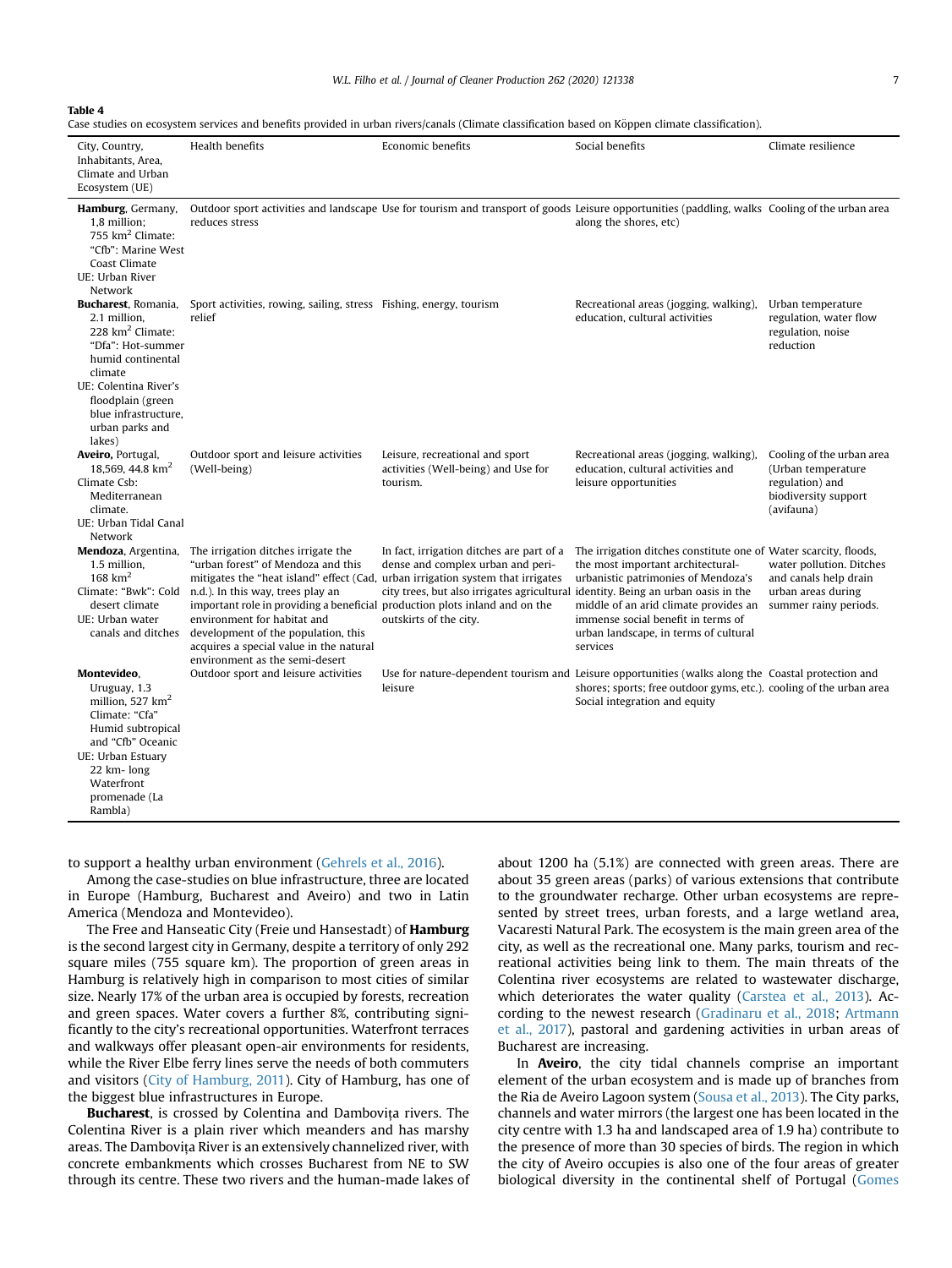#### <span id="page-7-0"></span>Table 5

Case studies on ecosystem services and benefits provided in urban green areas. (Climate classification based on Köppen climate classification)

| City, Country,<br>Inhabitants, Area,<br>Climate and Ecosystem<br>service                                                                                                            | Health benefits                                                                                                                                          | Economic benefits                                                                                                                                                                                                  | Social benefits                                                                                                                                                                                                             | Climate resilience                                                                                                                                                                                                                |
|-------------------------------------------------------------------------------------------------------------------------------------------------------------------------------------|----------------------------------------------------------------------------------------------------------------------------------------------------------|--------------------------------------------------------------------------------------------------------------------------------------------------------------------------------------------------------------------|-----------------------------------------------------------------------------------------------------------------------------------------------------------------------------------------------------------------------------|-----------------------------------------------------------------------------------------------------------------------------------------------------------------------------------------------------------------------------------|
| Sofia, Bulgaria, 1.3<br>million, 492 $km^2$<br>Climate: "Cfb":<br>Temperate oceanic<br>climate<br>ES: urban green area                                                              | Reducing the risk of post $-$<br>flood diseases, stress and<br>injuries                                                                                  | Reduction of losses from floods and related<br>disasters like erosion, landslides etc.                                                                                                                             | of environmental<br>security and living<br>comfort                                                                                                                                                                          | Increase of the level Increase of the resilience to extreme<br>precipitation and related hazards                                                                                                                                  |
| Valletta, Malta, 6,000,<br>$0.8 \text{ km}^2$ , Climate:<br>"Csa": Hot-summer<br>Mediterranean<br>climate.<br>ES: green<br>infrastructure                                           | Physical and mental health<br>benefits; improvement of air<br>quality.                                                                                   | Tourist hot spots; income generation activities. Facilitating social                                                                                                                                               | contact and<br>interactions.                                                                                                                                                                                                | Atmospheric cooling of the urban area;<br>minimisation of the urban heat island<br>effect<br>Improvement of air quality; sustained<br>pollination and seed dispersal; sustained<br>carbon sequestration and habitat<br>provision. |
| Riga, Latvia, 0.7<br>million, $335 \text{ km}^2$ .<br>Climate: humid<br>continental<br>maritime<br>ES: parks and gardens<br>(blue-green<br>structure), forests<br>and forest parks. | Good air quality, mental and<br>physical health<br>Clean air, medical resources,                                                                         | Markets, children's attractions, cafes,<br>restaurants, shops. Wood production, berries<br>and mushrooms as products, raw materials for hold social<br>cosmetics                                                   | residents, place to<br>activities and<br>events<br>Hiking trips,<br>education about<br>nature diversity                                                                                                                     | Interaction between Reduces pollution from the city streets,<br>habitat for species and exotic plants,<br>improvement of hydrological cycle.<br>Regulate the air quality                                                          |
| Bologna, Italy,<br>389,000, 140 km <sup>2</sup> ,<br>Climate: temperate<br>continental.<br>ES: green roofs                                                                          | Reduction in respiratory<br>diseases provoked by air<br>pollution<br>Flood risk reduction<br>Well-being improvement                                      | Energy saving<br>Water recovery and reuse possibilities<br>Pollution reduction (community health costs<br>reduction)                                                                                               | Well-being<br>improvement<br>Socialization<br>improvement<br>(community<br>horticulture and<br>gardens)<br>Pollution reduction                                                                                              | Rainfall water collection and run off<br>reduction<br>Urban Heat Island effect reduction                                                                                                                                          |
| Chacao, Caracas,<br>Venezuela, 70,713,<br>13 $km2$<br>dry<br>ES: urban parks and<br>climate comfort.                                                                                | Reduces incidence of<br>respiratory diseases from air<br>pollution, outdoor sport<br>Climate: "Aw": Tropical activities, extensive public<br>green areas | Attractive for high income commercial and real High quality<br>estate activities; attractive for leisure and<br>recreational activities, both for local neighbours environment<br>and neighbouring municipalities. | housing & built<br>Plenty of mixed<br>developments<br>Large green canopy<br>Structured cultural<br>development<br>The lowest criminal<br>record in the city<br>High class<br>neighbourhoods<br>and high<br>community values | Reduces heat waves stress The extensive<br>coverage of forests around and within the<br>city constitutes an important substrate<br>for carbon sequestration                                                                       |
| <b>Tubarão, Brazil,</b><br>104,937, 301 km <sup>2</sup> ;<br>Climate: "Cfa":<br>Humid subtropical<br>climate<br>ES: Agriculture                                                     | Food and nutrition security                                                                                                                              | Research and Development, food production                                                                                                                                                                          | Community<br>development                                                                                                                                                                                                    | The impacts that agriculture is providing<br>for the economy and the negative impacts<br>on biodiversity                                                                                                                          |

[et al., 2018\)](#page-12-40). The surrounding wetlands, which extend to more than 40 km to the North, are rich in flora and fauna. There is growing tourist activity, with the region received more than 3.8 million tourists in 2017 of which 42.9% were to non-national tourists ([INE,](#page-12-41) [2012](#page-12-41)). This is due in part to the areas natural, scenic, gastronomic and cultural beauty, associated with a set of interconnected ecosystems that extend to the South and North.

In Latin America, Mendoza city is located by the Andes Mountain Range. Despite having an arid climate (annual rainfall 200 mm) it is an urban oasis which represents a unique case in the urbanism of arid zones. The merit of this type of city is to adapt a desert area environmentally, transforming it into a place with conditions exceptionally suitable for human life [\(Bormida and Dabul, 1997\)](#page-11-27). The urban oasis of Mendoza is an ecosystem which consists of a natural infrastructure of irrigation grids and a network of street trees that accompanies the urban buildings. The network of irrigation ditches created in the 16th century is still preserved, making it a kind of "laboratory city" ([Brandi, 2016\)](#page-11-28). Mendoza's system of irrigation ditches and urban woods is an ecosystem that contributes directly, and indirectly, to the provision of ecosystem services in the city (gas regulation, microclimate regulation, noise and disturbance reduction, rainwater drainage, waste absorption, recreational and cultural services), providing health, economic and social benefits. Currently, the services provided by this urban oasis ecosystem (composed of irrigation ditches and street trees) are threatened by human actions and climate change.

Montevideo, the capital city of Uruguay, is over the broad Rio de la Plata River Estuary with a total length of over 40 km. The coastal promenade, "La Rambla", which is 22 km long and was built from 1938 to 1942 is the most emblematic landscape, cultural and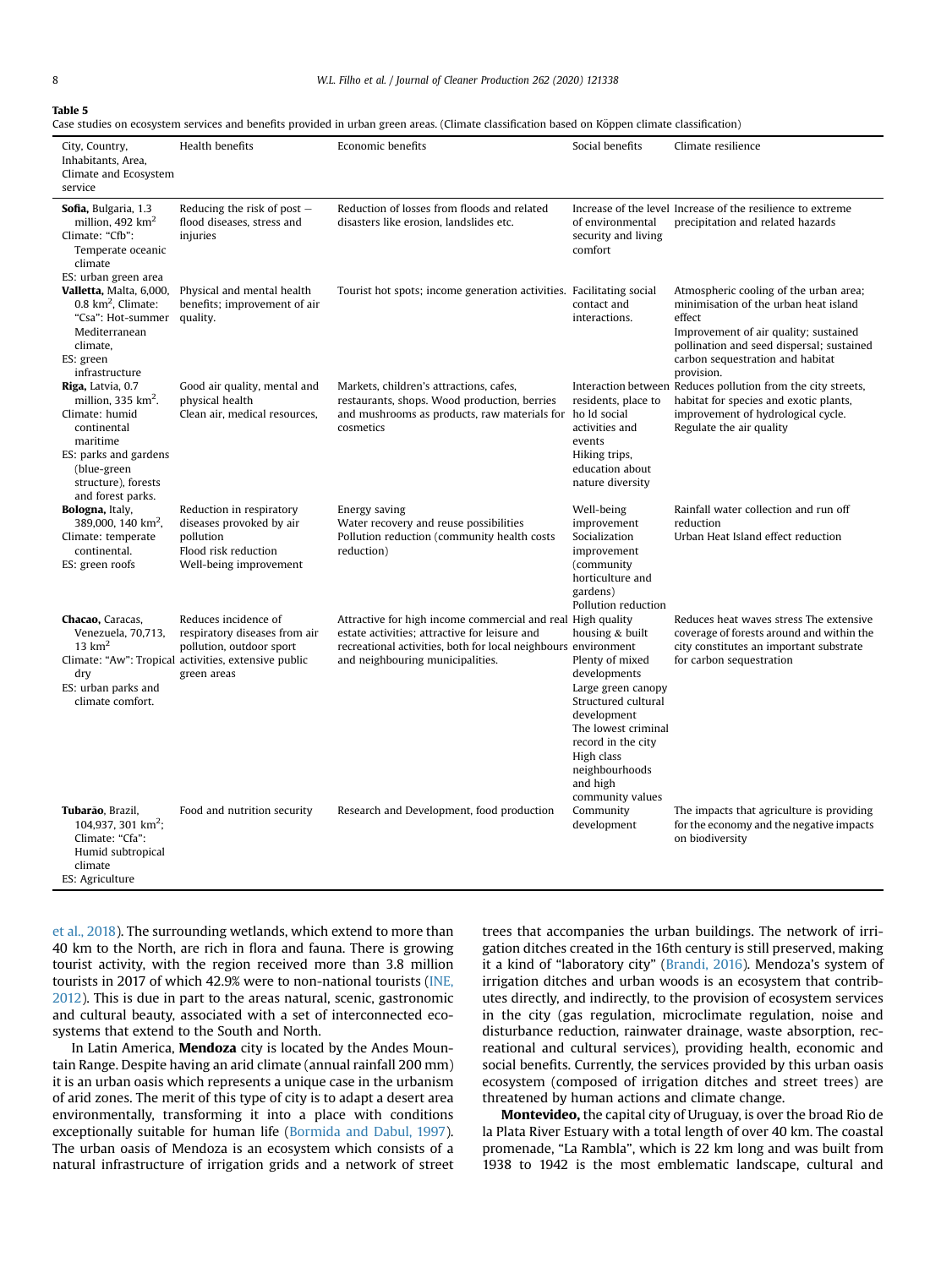touristic feature of the city. Sandy beaches, rocky shores, and a yacht port, characterise la Rambla, as well as a wall which protects the built environment from storm surges that ravaged the coast between 1923 and 1935 [\(Guti](#page-12-42)é[rrez et al., 2015](#page-12-42), [2016\)](#page-12-43). This large and popular blue area and associated infrastructure is the heart and lung of the city, because a large percentage of the city's population, as well as tourists, go to the beach or to the promenade, to walk, run and do exercise in free public open gyms. Despite the high level of urbanization, this blue area still has some preserved natural landscapes and ecosystems, mainly sandy dunes, and serves as a buffer and a climate regulator of the city.

Summary of the health, economic and social benefits, as well as climate resilience, of the above described blue infrastructures is presented in [Table 4](#page-6-0).

In general, these urban areas have a large proportion of blue infrastructure (urban rivers or canals), with the most common benefits being health and well-being (e.g. different sport activities), economic benefits - tourism, social benefits - leisure activities, and climate resilience  $-$  cooling of the urban areas (Völker and [Kistemann, 2011;](#page-13-8) [Grellier et al., 2017](#page-12-44)). Cities where blue infrastructure is well represented also have very good green infrastructure, such as rivers or canals being accompanied by vegetation; therefore these cities are expected to provide a healthier environment which contributes to sustainability.

Green areas in cities provide multiple benefits to people in terms of health and well-being, thus their assessment is targeted by many studies ([Lee et al., 2015](#page-12-45); [Wheeler et al., 2015;](#page-13-9) [WHO, 2016;](#page-13-10) [Lennon et al., 2017;](#page-12-46) [Barton and Roigerson, 2017\)](#page-11-29). Although it is not easy to assess their contribution in monetary terms [\(Gehrels et al.,](#page-12-37) [2016\)](#page-12-37), it is acknowledged that many cities are facing the problem of insufficient green infrastructure to support healthy living and an adequate environmental quality.

In the other six cities included in this study four are European (Sofia, Valletta, Riga and Bologna) and two are South American (Chacao, and Tubarao). The main focus of these cities is on their green infrastructure and benefits human can obtain from it.

In Sofia, urban green areas provide significant protection against floods, which is considered to be the most important ES. In Sofia, the temperature and precipitation extremes have negative impact on the people's health and on the built infrastructure. They are represented mainly by cold and hot spells, hail storms and floods. Precipitations of 64 mm/24 h (August 06, 2005) and 63 mm/24 h (May 27, 2014) cause floods in many parts of the city ([NSI, 2016\)](#page-12-47). The losses from the severe hailstorm on July 08, 2014 were more than 50 billion euro [\(NIMH, 2014\)](#page-12-48). Both, climate change, fast urbanization and the economic development of the Sofia district influence the ecosystems conditions, and their capacity to provide particular services. The capacity of urban green areas in Sofia to reduce flood risk improves the resilience to extreme precipitation, providing water retention services and increasing the level of environmental security and living comfort ([Nikolova et al., 2018](#page-12-49)).

In Valletta, urban green infrastructure improves air quality, which is an important human health benefit. Large trees tend to filter pollution more so than the common small trees and bushes that are found in these types of gardens. Most of these trees are coniferous, and therefore tend to have a larger filtering capacity than deciduous ones. According to [Tolly \(1988\)](#page-13-11), and [Bramryd and](#page-11-30) [Frabsman \(1993\),](#page-11-30) 1 ha of mixed tree area can remove 15 tonnes of particulates per year from the air. Following recent studies on the effects of air pollution on life expectancy and premature deaths, green infrastructures assume an even greater role. These green spaces generate employment and boost tourism, which is an important economic benefit. The upper and lower Barakka gardens attract many Maltese and tourists all year round. Recreational and cultural values are perhaps the highest values that ecosystem services can offer to the city of Valletta. This is due to the high aesthetic value intertwined with the cultural and historical elements, lending structure to the city's fortified landscape. The presence of fauna such as birds and insects should also be accounted for in this recreational value. Considering climate resilience in Valletta, according to [Hough \(1989\),](#page-12-50) a single large tree can transpire 450 L of water per day, consuming in the process some 1000 MJ of heat energy to drive the evaporative process.

In Riga, the idea of nature (ecosystem services) as an element of urban infrastructure is part of the tradition of the city. Green infrastructure in the city includes urban forests, parks, single trees and the characteristic presence of green belts (for example parks surrounding Old Town), as well as city forests on the outskirts. A survey of inhabitants identified parks and urban forests ([Straupe](#page-12-51) [and Liepa, 2018\)](#page-12-51) as significant for urban tourism. While a recognition of the importance of urban forest ecosystems as a contributor to the resilience of the city is growing, recreational pressure and demands for aesthetic and natural landscapes are significant. The effectiveness of the ecosystem services provided by city parks and forests have been largely shaped by recreation loads ([Jankovska](#page-12-52) [et al., 2014\)](#page-12-52) as well as weak democratic traditions and a civil society trying to protect infrastructure important for the delivery of ecosystem services ([Angelstam et al., 2018](#page-11-31)).

The City of **Bologna** is a founding member of ICLEI, the international network of governments for sustainability, partner of Eurocities and Local Agenda 21 in Italy. Upon acceding to the Aalborg Commitments (2006) and the Covenant of Mayors (2008), the city of Bologna strengthened its presence among the European cities active in the field of sustainable development, aiming for the development of solutions for sustainable resource management in a time of profound economic and social changes, mainly in relation to climate change. A general greening of the city, such as the construction of ecological corridors, permeable pavements and green roofs implementation, is taking place. Green roofs in particular, could provide several benefits, for instance:

- a) health (in terms of air pollution reduction, flood risk reduction and a more generalized improvement in well-being),
- b) economic benefits (energy saving, water recovery and reuse possibilities, pollution reduction and related community health costs reduction) and
- c) social benefits, in respect to the increase in well-being

Green Roofs can also contribute to urban resilience against climate change due to surface water run off reduction, rainfall water collection and storage, urban heat island effect reduction and energy saving.

In **Chacao** city, the main ecosystem services provided are: Reduction of the effects of heat waves stress and the incidence of respiratory diseases from air pollution, climate comfort throughout the year and an important substrate for carbon sequestration ([Table 4](#page-6-0)). The "Plan Chacao" has been developed as the first Plan of Local Urban Development of Venezuela that includes the risk variable. Through the Institute of Civil Protection and Environment (IPCA), the "Environmental and Risk Management Plan of the Chacao Municipality  $2011-2016$ " was developed. The IPCA manages participation with key actors through programs such as Citizen self-protection (community), Corporate Self-protection (Companies), School Self-protection (Schools), Eco-schools (Certification in environmental management ISO 14.001 for the Municipal Schools), with a high-performance team highly trained in the work of reduction of disaster risks. The "Security Business Network" and Emergencies of the Chacao Municipality", which includes more than 50 large private corporations located in the municipality, has permanent training of its staff in work prevention and risk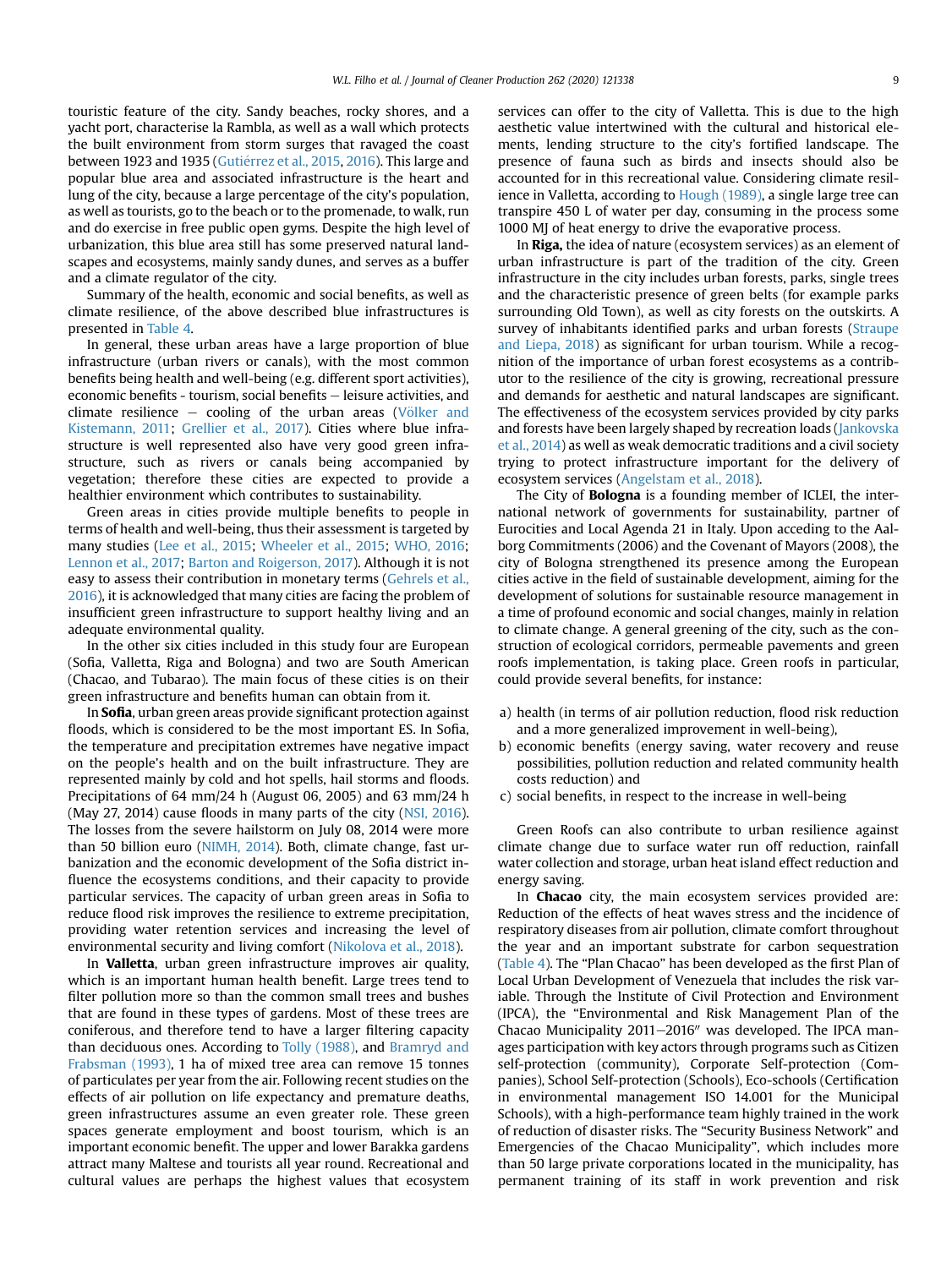mitigation and coordinated action in case of adverse events. Ongoing new projects related to the resilience of the communities settled in spaces with greater natural risk, such as the emblematic case of the El Pedregal popular sector, through the management of the middle basin of the Chacaíto creek [\(HFA, 2013](#page-12-53)).

Tubarão municipality has a large cultivated area of 58,050.00 Ha, equivalent to 77.69% of the total area destined for agriculture in the municipality ([EPAGRI, 2019\)](#page-12-54). When it comes to the Brazilian reality, family farming is a great incentive for the population's food security ([Berchin et al., 2019](#page-11-32)), corresponding to 84.4% of the rural units in Brazil. Agricultural innovations can contribute to more food production on a smaller amount of land, better utilization of available resources, and lower expenditure on rural and peri-urban producers [\(Gaffney et al., 2019](#page-12-55)).

In the above mentioned six cities included in this study (Sofia, Valletta, Chacao, Riga, Bologna and Tubarao) the benefits provided by urban green areas (parks, forests, agricultural fields and green roofs) have been analysed and the results are summarised in [Table 5.](#page-7-0)

The qualitative assessment of the benefits provided by ecosystem services for each of the case-studies ([Table 6\)](#page-9-0) reveals a better score obtained by the cities relying on blue infrastructure, which is associated with the green one, compared to the ones where mostly green infrastructure is important.

It can be seen that health and economic benefits have been rated the highest, showing an increasing trend in the future for most of the cities (9 from 11). This is compared with social benefits, that have also been rated as high (satisfactory and good) for most cities, but with a decreasing trend for the future for 3 cities. Climate resilience has been scored as positive and on an increasing trend only for 6 cities (Bologna, Hamburg, Aveiro and Sofia having the highest rating). For 3 cities (Bucharest, Mendoza, Montevideo), although scored as positive, there is a decreasing trend for the benefits in the future. This is mainly due to the inappropriate management of the blue/green infrastructure and lack of climate mitigation or adaptation measures. Two cities (Valetta and Chacao-Caracas) have been scored as having poor benefits, meaning that the green infrastructure is in poor condition, with many neighbourhoods having low access to it.

For the cities rated with the highest scores (very good benefits and an increasing trend) such as Bologna, Hamburg and Aveiro, the natural settings of each city are supported by several measures taken by city municipalities. For example, in Bologna, the Green Roof implementation measure greatly increased the amount of green areas, and contributed to decreasing pollution, with climate resilience benefits. For Aveiro, the natural setting, with an extensive wetland area (Ria de Aveiro) showed high biodiversity. The proximity of the sea also contributes to good scores for all analysed categories of benefits.

The city of Tubarão, which strongly relies on agricultural ecosystems (especially irrigated rice production), was ranked with a high score, mainly for the economic and social benefits. This is mainly due to the agricultural programmes implemented by the municipality to encourage participation in the community and to promote innovative agricultural technologies.

In contrast, Valletta city (Malta) has been rated as providing the poorest benefits, due to the unfavourable natural settings and human-induced factors: green space is constantly required for built infrastructures.

A negative score for the benefits related to climate resilience has also been obtained by the city of Caracas. This is due to the likely threats that climate change pose to the city and the weak reaction of authorities to the maintenance of an early warning system which would improve response times to the expected impacts of climaterelated events (e.g. increased El Niño/La Niña events, and heatwaves). This is also the case in Mendoza. Particular features of the city, in terms of urban ecosystems (irrigation ditches being one of the most important architectural-urbanistic patrimonies of Mendoza's identity ([Bormida and Dabul, 1997](#page-11-27)), have a role in ensuring the city drains during summer rainy periods. However, green infrastructure could be threatened due to long term water shortages.

For Bucharest, climate resilience is expected to slightly decrease due to the urban fabric extension, as well as the likely changes in the climate (e.g. rainfall frequency and intensity, mean temperature increases). A similar trend follows in Montevideo, with climateinduced threats related to sea level rise, storm surges, increased El Niño/La Niña events which could erode the beach, as well as the promenade's wall. The municipality has taken measures to increase its resilience and reduce these impacts, but they are not enough under an SLR scenario [\(Guti](#page-12-42)é[rrez et al., 2015](#page-12-42), [2016\)](#page-12-43).

Sofia and Riga show a decreasing trend in terms of social benefits, due to the low level of involvement of authorities.

From the analysis of the 11 cities situated in different geographical settings, it can be seen that the most pressing issue for them is the better deployment of ecosystem services in their attempts to foster climate resilience. Specific measures need to be planned and implemented by the administrations of these cities, so as to upkeep the ecosystems services they host. There are three main pathways which cities may follow, in order to maximise the role of ecosystem services in the sustainability of the urban environment [\(Fig. 2](#page-10-0)).

In Pathway I, urban planners should focus on restoration efforts. In Pathway II, city authorities should explore new opportunities for the better deployment of ES, creating additional opportunities. In Pathway III, the focus is on a better integration of ecosystem

<span id="page-9-0"></span>Table 6

Qualitative assessment of the benefits provided by the UES.

| City (Country)              | Health benefits | Economic benefits        | Social benefits | Climate resilience |
|-----------------------------|-----------------|--------------------------|-----------------|--------------------|
| Blue infrastructure         |                 |                          |                 |                    |
| Hamburg (Germany)           | $++1$           | $++1$                    | $++1$           | $++1$              |
| Bucharest (Romania)         | $+1$            | $+1$                     | $+1$            | $+$ .              |
| Aveiro (Portugal)           | $++1$           | $++1$                    | $++1$           | $++1$              |
| Mendoza (Argentina)         |                 | $+1$                     | $^{++1}$        | $+$                |
| Montevideo (Uruguay)        | $+1$            | $+1$                     | $+1$            | $+1$               |
| Green infrastructure        |                 |                          |                 |                    |
| Sofia (Bulgaria)            |                 | $+$ <sup>1</sup>         | $+1$            | $++1$              |
| Valetta (Malta)             | $\equiv$        | $\overline{\phantom{0}}$ | Ξ.              | - 1                |
| Chacao, Caracas (Venezuela) |                 | $+1$                     | $+1$            | -                  |
| Riga (Latvia)               |                 | $+1$                     | $+1$            | $+1$               |
| Bologna (Italy)             | $++1$           | $++1$                    | $++1$           | $+++1$             |
| Tubarão (Brazil)            | $+1$            | $++1$                    | $++1$           | $+$                |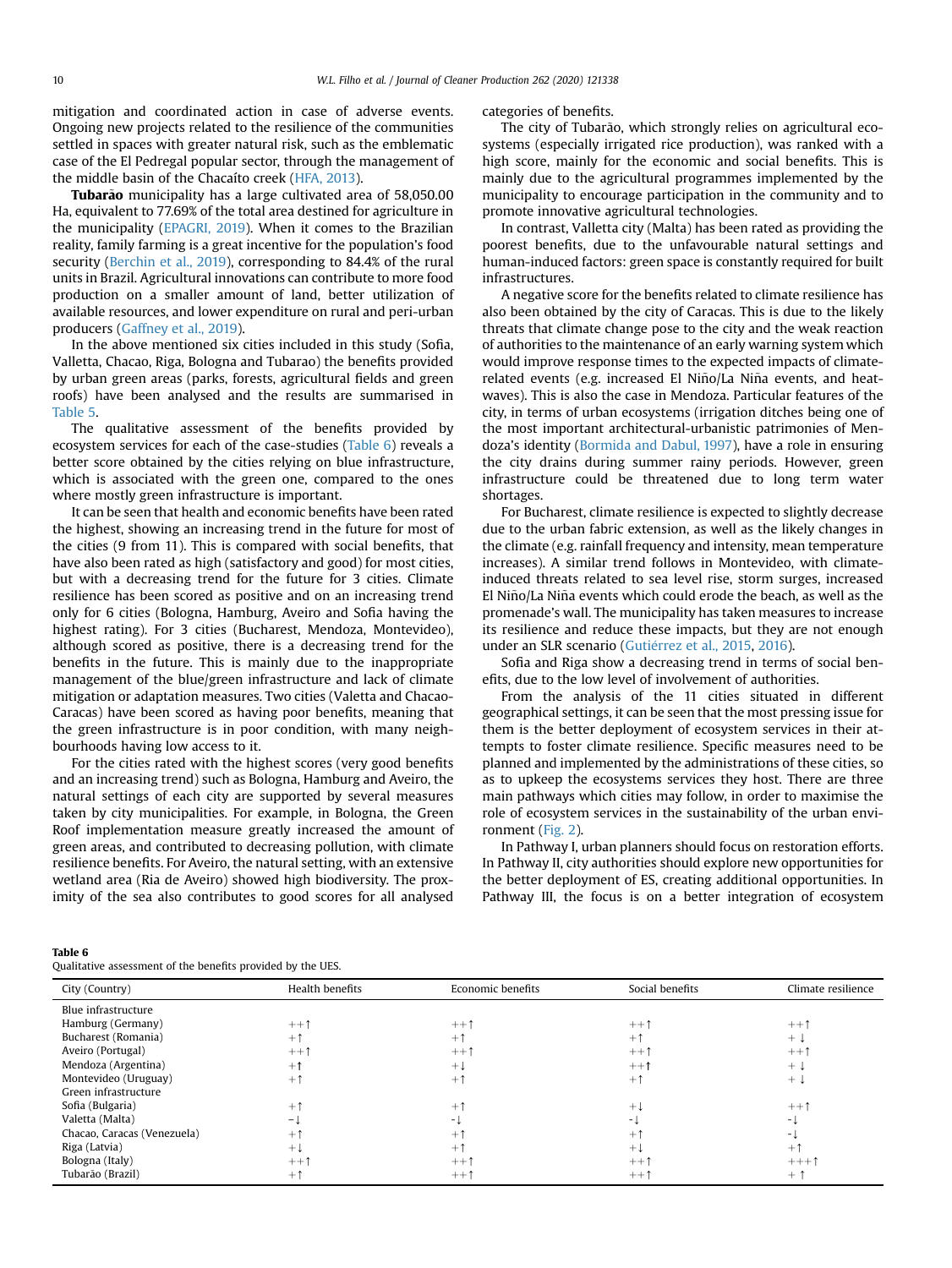<span id="page-10-0"></span>

Fig. 2. Some pathways to maximise the role of ecosystem services.

services in future city development plans. The variety of pathways outlined in Figure illustrate the variety of possible methods which can be deployed by various stakeholders (e.g. city planners, government offices, researchers, etc) in order to implement the principles of UES in practice.

As this multi-country analysis has shown, these pathways and their implications need to be carefully considered. This is in order to realise the potential of ecosystem services in promoting a healthier and by default, a more pleasant living environment.

# 5. Conclusions and policy recommendations

According to the United Nations, around 68% of the world's population will live in cities by the year 2050. It is therefore very important to improve our knowledge of the environmental problems seen in urban areas, especially those connected with climate change specific pressures and threats. Intervention on the state of ecosystems remains the key to any future conservation initiative. By applying the right conservation strategies, urban areas can continue to maintain their dynamism. Their evolution is directly related to the presence of ecosystem services in the living space, and the maintenance of these flows is a priority.

In general, it is noticeable in all case studies that, in terms of health benefits, outdoor sport activities and physical and mental health were the most commonly mentioned services provided by ecosystems.

In respect to economic benefits, tourism and leisure activities were the most frequently mentioned ones. The sample also suggests that the most relevant social benefits are linked to community interactions, and from recreational areas, which together lead to improved quality of life in general. Finally, in respect to climate resilience, there are multiple benefits provided by the ecosystems in terms of temperature regulation, decreased exposure to the impacts of extreme events (by means of natural barriers to water or to droughts), biodiversity conservation and improved air quality. There are some limitations to this work. For instance, the sample of cities is not large enough to allow definitive conclusions to be drawn However, this paper builds a rough profile of current trends seen today, in respect to the role played by ecosystem services in building a sustainable urban environment. A number of policy recommendations may derive from the study. Some of them are as follows:

- a) there is a need to document successful case studies on ecosystem services and the benefits they provide. In this paper the authors have listed the ones in urban rivers/canals [\(Table 4](#page-6-0)) but more efforts are needed. The same line of thinking applies to case studies on ecosystem services and benefits provided in urban green areas ([Table 5\)](#page-7-0);
- b) more qualitative assessments of the benefits provided by the UES should be encouraged by policy-makers, since they may provide basis upon which investments may be pursued. In times of constraints in city budgets, it is important to illustrate the advantages of UES so as to facilitate political decisions about them;
- c) if not yet performed, a comprehensive valuation of the ES in a given city should be undertaken, so as to prioritise areas where actions are needed in the short, medium and longterm. By doing so, city administrations should be able to pay a greater attention to the potential of urban ecosystem services for improving the resilience and quality of life in their cities. This can be implemented, for instance, by ensuring that building projects are not pursued to the disadvantage of green areas, or by implementing building codes which seek to reduce the risks of urban heat islands (for instance, by green roofs or facades);
- d) more use should be made of smart technologies in city development plans, to better monitor, model and assess the environmental consequences and risks related to the depletion of ES;
- e) as the 3 pathways on [Fig. 2](#page-10-0) show, municipal strategies to foster ES and achieve a successful sustainable urban development, should deploy approaches to restore ES (Pathway I), to explore new opportunities for the better deployment of ES (Pathway II) and focus is a better integration of ecosystem services in future city development plans (Pathway III). They all should include an integrated design and management of green infrastructure. Going further than upkeeping green areas, it should include water and waste management, runoff purification and remediation of urban soils.

Also, whenever not yet available, working groups on ES could be established, and engage policy-makers and municipal services on the one hand, but also landscape architects, civil engineers, and other stakeholders in urban management, on the other. The participation of the community is also vital in this process.

Many other policy recommendations could be added to this list,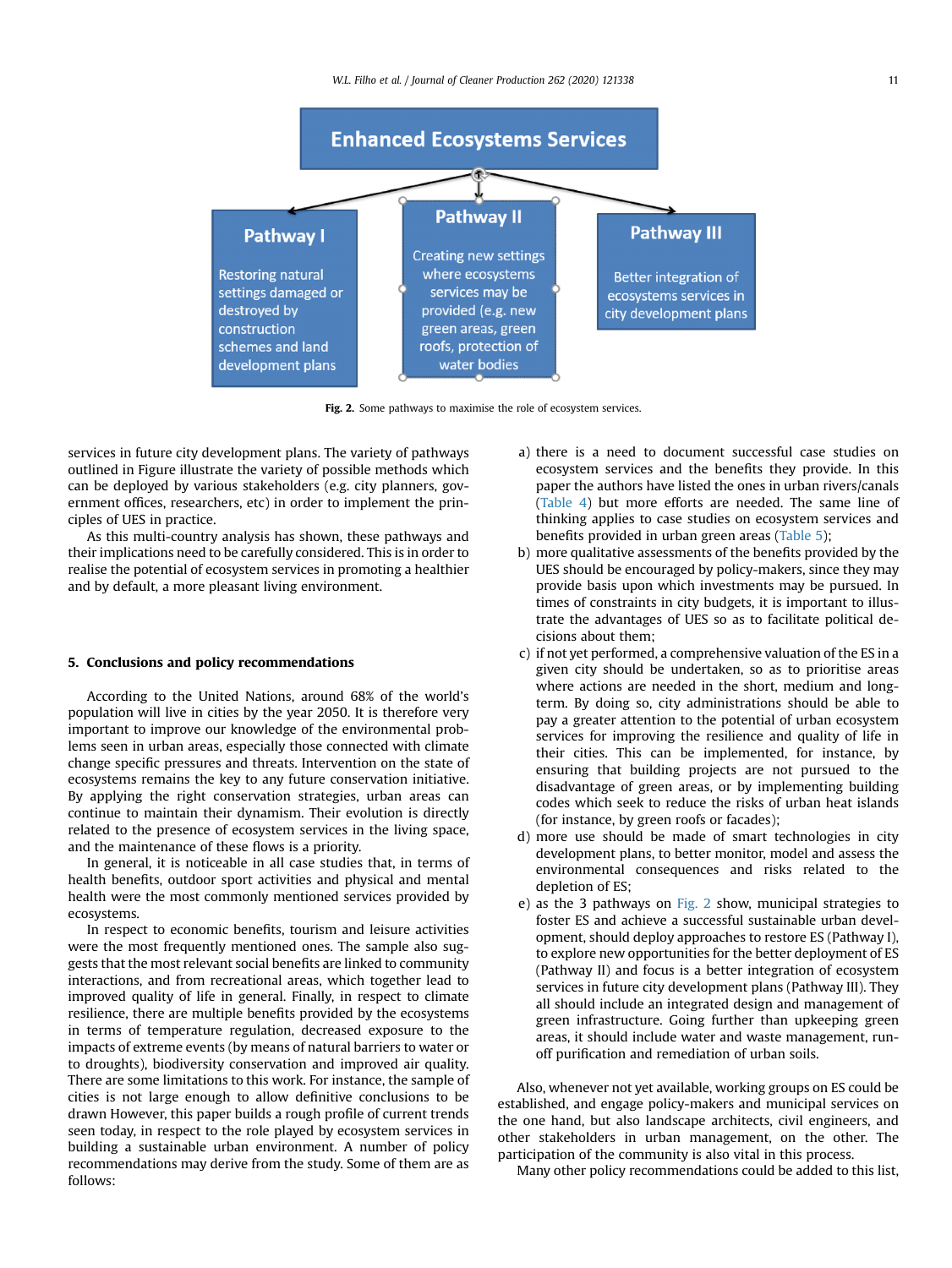but the above measures may be helpful in providing a sound basis upon which ES could be better embedded on a city's structure.

Overall, this paper has reviewed the role of ecosystem services as tools for sustainability, based on an urban setting. It has also described a series of multi-country case studies, where an assessment of their functions using a set of benefits valuation approaches is provided, along with an appraisal of their role in up-keeping the overall quality of the urban environment in the studied areas. The policy recommendations here provided, are aimed at enhancing the role of ecosystem services, and fostering sustainability in the sampled sites -and beyond. When implemented, they may help cities to properly safeguard the ES they benefit from. Considering also the higher exposure of citizens living in cities to air pollution, creating or at least maintaining green and blue infrastructure should be a priority for municipalities round the world.

# Declaration of competing interest

The authors declare that they have no known competing financial interests or personal relationships that could have appeared to influence the work reported in this paper.

# CRediT authorship contribution statement

Walter Leal Filho: Writing - original draft, Writing - review & editing, Conceptualization. Jelena Barbir: Writing - original draft, Writing - review & editing, Formal analysis. **Mihaela Sima:** Writing - original draft, Writing - review & editing, Supervision. Alexandra Kalbus: Writing - original draft. Gustavo J. Nagy: Writing - original draft, Writing - review & editing, Formal analysis. Angelo Paletta: Formal analysis, Writing - original draft. Alicia Villamizar: Formal analysis, Writing - original draft. Reinaldo Martinez: Formal analysis, Writing - original draft. Ulisses M. Azeiteiro: Formal analysis, Writing - original draft. Mário J. Pereira: Formal analysis, Writing - original draft. Paula C. Mussetta: Formal analysis, Writing - original draft. Jorge D. Ivars: Formal analysis, Writing - original draft. José Baltazar Salgueirinho Osório de Andrade Guerra: Formal analysis, Writing - original draft. Samara de Silva Neiva: Methodology, Formal analysis, Writing - original draft. Stefano Moncada: Formal analysis, Writing - original draft, Writing - review & editing. Charles Galdies: Formal analysis, Writing - original draft. Maris Klavins: Formal analysis, Writing - original draft. Mariyana Nikolova: Formal analysis, Writing - original draft. Radu C. Gogu: Formal analysis, Writing - original draft. Abdul-Lateef Balogun: Formal analysis, Writing - original draft. Aicha Bouredji: Writing - original draft. **Alessandra Bonoli:** Formal analysis, Writing - original draft.

### References

- <span id="page-11-11"></span>Andersson, E., Langemeyer, J., Borgström, S., McPhearson, T., Haase, D., Kronenberg, J., Barton, D.N., Davis, M.K., Naumann, S., Röschel, Lina, et al., 2019. [Enabling green and blue infrastructure to improve contributions to human](http://refhub.elsevier.com/S0959-6526(20)31385-8/sref3) [well-being and equity in urban systems. Bioscience 69 \(7\), 566](http://refhub.elsevier.com/S0959-6526(20)31385-8/sref3)–[574](http://refhub.elsevier.com/S0959-6526(20)31385-8/sref3).
- <span id="page-11-31"></span>Angelstam, P., Naumov, V., Elbakidze, M., Manton, M., Priednieks, J., Rendenieks, Z., 2018. Wood production and biodiversity conservation are rival forestry objectives in Europe's Baltic Sea Region. Ecosphere 9 (3),  $1-26$ . [https://doi.org/](https://doi.org/10.1002/ecs2.2119) [10.1002/ecs2.2119.](https://doi.org/10.1002/ecs2.2119)
- <span id="page-11-26"></span>[Artmann, M., Chen, X., Ioja, C.I., Hof, A., Gradinaru, S.R., Onose, D., Ponizy, L.,](http://refhub.elsevier.com/S0959-6526(20)31385-8/sref5) [Zavodnik Lamovsek, A., Breuste, J., 2017. The role of urban green spaces in care](http://refhub.elsevier.com/S0959-6526(20)31385-8/sref5) [facilities for elderly people across. Urban For. Urban Green. 27, 203](http://refhub.elsevier.com/S0959-6526(20)31385-8/sref5)-[213.](http://refhub.elsevier.com/S0959-6526(20)31385-8/sref5)
- <span id="page-11-6"></span>Barbier, E.B., 2017. Marine ecosystem services. Curr. Biol. 27 (11), R507. [https://](https://doi.org/10.1016/j.cub.2017.03.020) [doi.org/10.1016/j.cub.2017.03.020.](https://doi.org/10.1016/j.cub.2017.03.020) R510.
- <span id="page-11-29"></span>[Barton, J., Roigerson, M., 2017. The importance of greenspace for mental health.](http://refhub.elsevier.com/S0959-6526(20)31385-8/sref7) [BJPsych Int. 14 \(4\), 79](http://refhub.elsevier.com/S0959-6526(20)31385-8/sref7)-[81.](http://refhub.elsevier.com/S0959-6526(20)31385-8/sref7)
- <span id="page-11-19"></span>[Bass, B., Baskaran, B., 2003. Evaluating Rooftop and Vertical Gardens as an Adap](http://refhub.elsevier.com/S0959-6526(20)31385-8/sref8)[tation Strategy for Urban Areas. National Research Council Canada, Institute for](http://refhub.elsevier.com/S0959-6526(20)31385-8/sref8) [Research in construction, Ottawa \(Canada\). Report no. NRCC-46737.](http://refhub.elsevier.com/S0959-6526(20)31385-8/sref8)

<span id="page-11-8"></span>Beaumont, N.J., Mongruel, R., Hooper, T., 2017. Practical application of the

Ecosystem Service Approach (ESA): lessons learned and recommendations for the future. Int. J. Biodivers. Sci. Ecosyst. Serv. Manag. 13 (3), 68-78. [https://](https://doi.org/10.1080/21513732.2018.1425222) [doi.org/10.1080/21513732.2018.1425222](https://doi.org/10.1080/21513732.2018.1425222).

- <span id="page-11-20"></span>Berland, A., Shifl[ett, S.A., Shuster, W.D., Garmestani, A.S., Goddard, H.C.,](http://refhub.elsevier.com/S0959-6526(20)31385-8/sref11) [Herrmann, D.L., Hopton, M.E., 2017. The role of trees in urban stormwater](http://refhub.elsevier.com/S0959-6526(20)31385-8/sref11) [management. Landsc. Urban Plann. 162, 167](http://refhub.elsevier.com/S0959-6526(20)31385-8/sref11)-[177.](http://refhub.elsevier.com/S0959-6526(20)31385-8/sref11)
- <span id="page-11-32"></span>[Berchin II, Nunes, N.A., Amorim, W.S., Zimmer, G.A.A., Silva, F.R., Fornasari, V.H.,](http://refhub.elsevier.com/S0959-6526(20)31385-8/sref12) [Sima, M., Guerra, J.B.S.O.A., 2019. The contributions of public policies for](http://refhub.elsevier.com/S0959-6526(20)31385-8/sref12) [strengthening family farming and increasing food security: the case of Brazil.](http://refhub.elsevier.com/S0959-6526(20)31385-8/sref12) Land Use Pol. 82,  $573 - 584$ .
- <span id="page-11-16"></span>[Berndtsson, J.C., 2010. Green roof performance towards management of runoff](http://refhub.elsevier.com/S0959-6526(20)31385-8/sref13) water quantity and quality: a review. Ecol. Eng.  $36, 351-360$ .
- <span id="page-11-15"></span>[Bonoli, A., Conte, A., Maglionico, M., Stojkov, I., 2013. Green Roofs for sustainable](http://refhub.elsevier.com/S0959-6526(20)31385-8/sref16) [water management in urban areas. Environ. Eng. Manag. J. 12 \(S11\), 153](http://refhub.elsevier.com/S0959-6526(20)31385-8/sref16)-[156](http://refhub.elsevier.com/S0959-6526(20)31385-8/sref16).
- <span id="page-11-12"></span>Bonoli, A., Pulvirenti, B., 2018. Urban green technologies for energy saving: numerical simulation of heat transfer between green façades and green roofs and the local outdoor environment. In: ISHS Acta Horticulturae 1215: International Symposium on Greener Cities for More Efficient Ecosystem Services in a Climate Changing World. <https://doi.org/10.17660/ActaHortic.2018.1215.2>.
- <span id="page-11-27"></span>Bormida, E., Dabul, N., 1997. Mendoza y el Urbanismo de Oasis. Congreso Internacional de Americanistas. Simposio Historia Urbana de las Américas. [http://](http://www.equiponaya.com.ar/congresos/contenido/49CAI/Bormida.htm) [www.equiponaya.com.ar/congresos/contenido/49CAI/Bormida.htm.](http://www.equiponaya.com.ar/congresos/contenido/49CAI/Bormida.htm)
- <span id="page-11-28"></span>[Brandi, M., 2016. Book review: PONTE, Jorge Ricardo, 2006. De los caciques del agua](http://refhub.elsevier.com/S0959-6526(20)31385-8/sref19) [a la Mendoza de las acequias. Cinco siglos de historia de acequias, zanjones y](http://refhub.elsevier.com/S0959-6526(20)31385-8/sref19) [molinos, Mendoza, Ediciones Ciudad y territorio 441 p](http://refhub.elsevier.com/S0959-6526(20)31385-8/sref19) [ags. In: AGUA Y TERRI-](http://refhub.elsevier.com/S0959-6526(20)31385-8/sref19)[TORIO, NÚM. 7, Pp. 187-188, ENERO-JUNIO 2016. UNIVERSIDAD DE JA](http://refhub.elsevier.com/S0959-6526(20)31385-8/sref19) [EN, JA](http://refhub.elsevier.com/S0959-6526(20)31385-8/sref19) E[N,](http://refhub.elsevier.com/S0959-6526(20)31385-8/sref19) [ISBN 950-692-062-1. ESPANA ISSN 2340-8472 eISSN 2340-7743 DOI 10.17561/](http://refhub.elsevier.com/S0959-6526(20)31385-8/sref19) ~ [at.v0i7.2993](http://refhub.elsevier.com/S0959-6526(20)31385-8/sref19).
- <span id="page-11-30"></span>Bramryd, T., Frabsman, B., 1993. Stadens Lungor-Om Luftkvsliteten Och Växtligheten [I Våra T](http://refhub.elsevier.com/S0959-6526(20)31385-8/sref20)ätorter (The Lungs of the City-On Air Quality and Vegetation in Our [Cities\). Movium-SLU Stad Och Land 116. Alnarp \(quoted from Svensson and](http://refhub.elsevier.com/S0959-6526(20)31385-8/sref20) [Eliasson 1997; in Swedish\)](http://refhub.elsevier.com/S0959-6526(20)31385-8/sref20).
- <span id="page-11-18"></span>Brenneisen, S., 2006. Space for urban wildlife: designing green roofs as habitats in Switzerland. Urban Habitats 4, 27-36. [https://www.urbanhabitats.org/v04n01/](https://www.urbanhabitats.org/v04n01/index.html) [index.html.](https://www.urbanhabitats.org/v04n01/index.html)
- <span id="page-11-22"></span>[Brockhaus, M., Korhonen-Kurki, K., Sehring, J., Di Gregorio, M., Assembe-Mvondo, S.,](http://refhub.elsevier.com/S0959-6526(20)31385-8/sref22) [Babon, A., et al., 2017. REDD](http://refhub.elsevier.com/S0959-6526(20)31385-8/sref22)+[, transformational change and the promise of](http://refhub.elsevier.com/S0959-6526(20)31385-8/sref22) [performance-based payments: a qualitative comparative analysis. Clim. Pol. 17](http://refhub.elsevier.com/S0959-6526(20)31385-8/sref22)  $(6)$ , 708 $-730$ .
- <span id="page-11-21"></span>Brugère, C., De Young, C., 2015. Assessing Climate Change Vulnerability in Fisheries [and Aquaculture: Available Methodologies and Their Relevance for the Sector.](http://refhub.elsevier.com/S0959-6526(20)31385-8/sref23) [FAO Fisheries and Aquaculture Technical Paper \(FAO\) eng no. 597.](http://refhub.elsevier.com/S0959-6526(20)31385-8/sref23)
- <span id="page-11-25"></span>[Carstea, E., Ioja, C., Savastru, R., Gavrilidis, A., 2013. Spatial characterization of urban](http://refhub.elsevier.com/S0959-6526(20)31385-8/sref24) [lakes. Rom. Rep. Phys. 65 \(3\), 1092](http://refhub.elsevier.com/S0959-6526(20)31385-8/sref24)-[1104](http://refhub.elsevier.com/S0959-6526(20)31385-8/sref24).
- <span id="page-11-24"></span>[City of Hamburg, 2011. Hamburg European Green Capital. Green Cities- Fit for Life.](http://refhub.elsevier.com/S0959-6526(20)31385-8/sref26) [Hamburg, City of Hamburg\).](http://refhub.elsevier.com/S0959-6526(20)31385-8/sref26)
- <span id="page-11-3"></span>Costanza, R., d'[Arge, R., de Groot, R., Farber, S., Grasso, M., Hannon, B., et al., 1997.](http://refhub.elsevier.com/S0959-6526(20)31385-8/sref27) The value of the world'[s ecosystem services and natural capital. Nature 387,](http://refhub.elsevier.com/S0959-6526(20)31385-8/sref27) [253](http://refhub.elsevier.com/S0959-6526(20)31385-8/sref27).
- <span id="page-11-7"></span>Costanza, R., de Groot, R., Braat, L., Kubiszewski, I., Fioramonti, L., Sutton, P., et al., 2017. Twenty years of ecosystem services: how far have we come and how far do we still need to go? Ecosyst. Serv. 28, 1-16. [https://doi.org/10.1016/](https://doi.org/10.1016/j.ecoser.2017.09.008) [j.ecoser.2017.09.008.](https://doi.org/10.1016/j.ecoser.2017.09.008)
- <span id="page-11-5"></span>Costanza, R., de Groot, R., Sutton, P., van der Ploeg, S., Anderson, S.J., Kubiszewski, I., et al., 2014. Changes in the global value of ecosystem services. Global Environ. Change 26, 152-158. [https://doi.org/10.1016/j.gloenvcha.2014.04.002.](https://doi.org/10.1016/j.gloenvcha.2014.04.002)
- <span id="page-11-2"></span>Daily, G.C. (Ed.), 1997. Nature'[s Services: Societal Dependence on Natural Ecosys](http://refhub.elsevier.com/S0959-6526(20)31385-8/sref30)[tems. Island Press, Washington, DC.](http://refhub.elsevier.com/S0959-6526(20)31385-8/sref30)
- <span id="page-11-4"></span>de Groot, R., Brander, L., van der Ploeg, S., Costanza, R., Bernard, F., Braat, L., et al., 2012. Global estimates of the value of ecosystems and their services in monetary units. Ecosyst. Serv. 1  $(1)$ , 50-61. [https://doi.org/10.1016/](https://doi.org/10.1016/j.ecoser.2012.07.005) [j.ecoser.2012.07.005](https://doi.org/10.1016/j.ecoser.2012.07.005).
- <span id="page-11-14"></span>[Dunn, C.P., Heneghan, L., 2011. Composition and diversity of urban vegetation. In:](http://refhub.elsevier.com/S0959-6526(20)31385-8/sref32) [Niemeli](http://refhub.elsevier.com/S0959-6526(20)31385-8/sref32)ä[, J. \(Ed.\), Urban Ecology: Patterns, Processes and Applications. Oxford](http://refhub.elsevier.com/S0959-6526(20)31385-8/sref32) [University Press, Oxford, pp. 103](http://refhub.elsevier.com/S0959-6526(20)31385-8/sref32)-[134](http://refhub.elsevier.com/S0959-6526(20)31385-8/sref32).
- <span id="page-11-23"></span>Eea, 2017. Interactive Map - Green Infrastructure Indicators. [https://www.eea.](https://www.eea.europa.eu/themes/sustainability-transitions/urban-environment/urban-green-infrastructure/urban-green-infrastructure-1) [europa.eu/themes/sustainability-transitions/urban-environment/urban-green](https://www.eea.europa.eu/themes/sustainability-transitions/urban-environment/urban-green-infrastructure/urban-green-infrastructure-1)[infrastructure/urban-green-infrastructure-1.](https://www.eea.europa.eu/themes/sustainability-transitions/urban-environment/urban-green-infrastructure/urban-green-infrastructure-1)
- <span id="page-11-0"></span>[Ehrlich, P.R., Ehrlich, A.H., 1981. Extinction: the Causes and Consequences of The](http://refhub.elsevier.com/S0959-6526(20)31385-8/sref34)[disappearance of Species. Random House, New York](http://refhub.elsevier.com/S0959-6526(20)31385-8/sref34).
- <span id="page-11-1"></span>Ehrlich, P.R., Mooney, H.A., 1983. Extinction, substitution, and ecosystem services. Bioscience 33 (4), 248-254. [https://doi.org/10.2307/1309037.](https://doi.org/10.2307/1309037)
- <span id="page-11-13"></span>Elmqvist, T., Fragkias, M., Goodness, J., Güneralp, B., Marcotullio, P.J., McDonald, R.I., Parnell, S., Schewenius, M., Sendstad, M., Seto, K.C., Wilkinson, C., 2013. Urbanization, Biodiversity and Ecosystem Services: Challenges and Opportunities. A Global Assessment A Part of the Cities and Biodiversity Outlook Project. Book Springer Open, London. [https://doi.org/10.1007/978-94-007-7088-1.](https://doi.org/10.1007/978-94-007-7088-1)
- <span id="page-11-10"></span>[Elmqvist, T., Seta, H., Handel, S.N., Van der Ploeg, S., Aronson, J., Blignaut, J.N.,](http://refhub.elsevier.com/S0959-6526(20)31385-8/sref37) [Gomez-Baggethun, E., Nowak, D.J., Kronenberg, J., De Groot, R., 2015. Bene](http://refhub.elsevier.com/S0959-6526(20)31385-8/sref37)fits of [restoring ecosystem services in urban areas. Curr. Opin. Environ. Sustain. 14,](http://refhub.elsevier.com/S0959-6526(20)31385-8/sref37)  $101 - 108$  $101 - 108$ .
- <span id="page-11-9"></span>Engel, S., Pagiola, S., Wunder, S., 2008. Designing payments for environmental services in theory and practice: an overview of the issues. Ecol. Econ. 65 (4), 663e674. [https://doi.org/10.1016/j.ecolecon.2008.03.011.](https://doi.org/10.1016/j.ecolecon.2008.03.011)
- <span id="page-11-17"></span>EPA, 2016. Keeping Your Cool. How Communities Can Reduce the Heat Island Effect.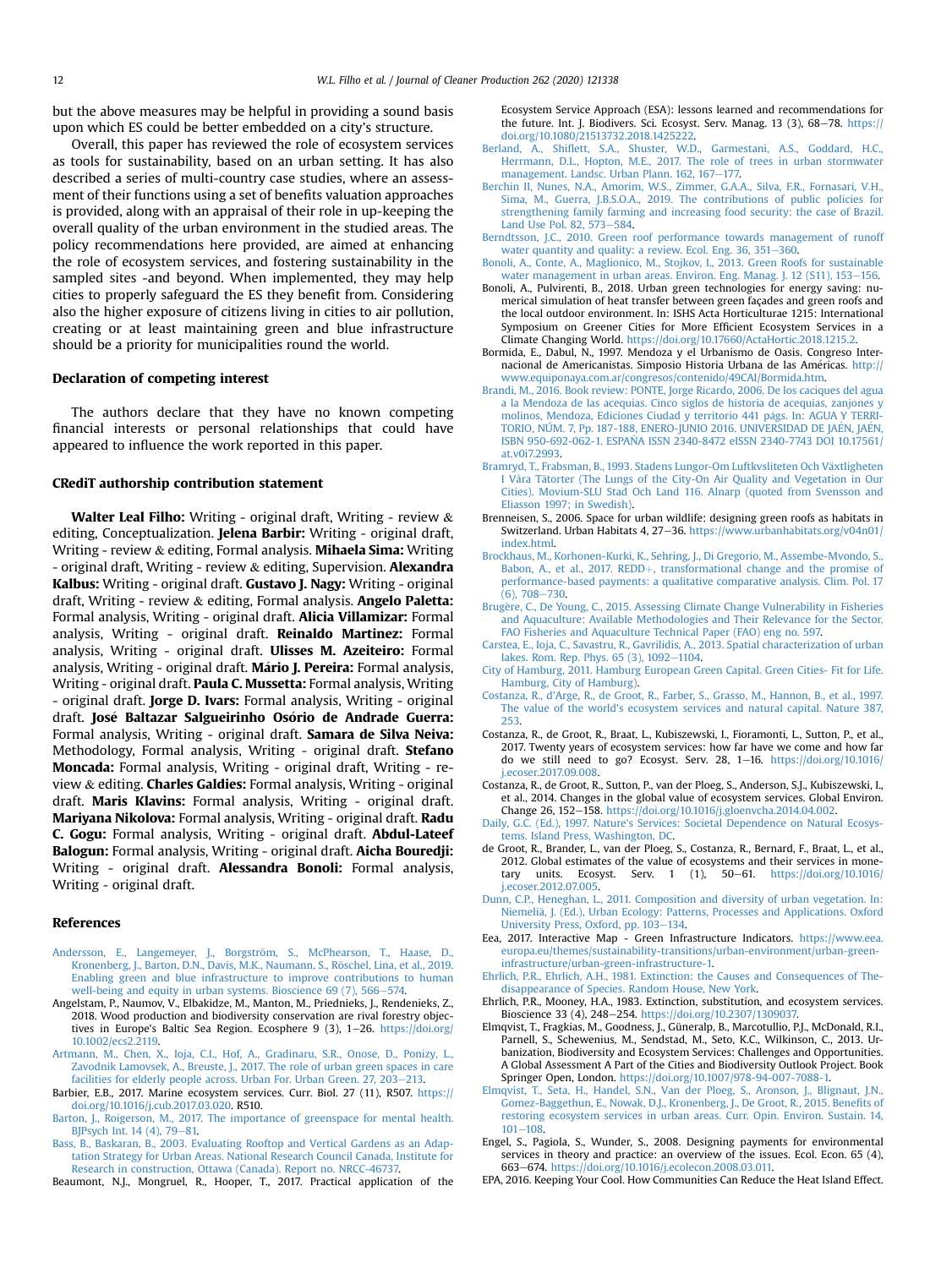[https://www.epa.gov/sites/production/](https://www.epa.gov/sites/production/files/2016-09/documents/heat_island_4-page_brochure_508_120413.pdf)files/2016-09/documents/heat\_island\_ [4-page\\_brochure\\_508\\_120413.pdf](https://www.epa.gov/sites/production/files/2016-09/documents/heat_island_4-page_brochure_508_120413.pdf).

- <span id="page-12-54"></span>EPAGRI, 2019. Quem Somos. [https://www.epagri.sc.gov.br/index.php/a-epagri/](https://www.epagri.sc.gov.br/index.php/a-epagri/quem-somos/) [quem-somos/.](https://www.epagri.sc.gov.br/index.php/a-epagri/quem-somos/) Accessed on 27.02.2019.
- <span id="page-12-4"></span>[European Commission, 2011. In: The EU Biodiversity Strategy to 2020. Publ. Off. of](http://refhub.elsevier.com/S0959-6526(20)31385-8/sref41) [the Europ. Union, Luxembourg](http://refhub.elsevier.com/S0959-6526(20)31385-8/sref41).
- <span id="page-12-25"></span>FAO. [http://www.fao.org/in-action/incentives-for-ecosystem-services/policy/sdgs/](http://www.fao.org/in-action/incentives-for-ecosystem-services/policy/sdgs/en/) [en/](http://www.fao.org/in-action/incentives-for-ecosystem-services/policy/sdgs/en/).
- <span id="page-12-55"></span>Gaffney, J., Challender, M., Califf, K., Harden, K., 2019. Building bridges between agribusiness innovation and smallholder farmers: a review. Glob. Food Secur. 20, 60-65. [https://doi.org/10.1016/j.gfs.2018.12.008.](https://doi.org/10.1016/j.gfs.2018.12.008)
- <span id="page-12-6"></span>Gallai, N., Salles, J.M., Settele, J., Vaissière, B.E., 2009. Economic valuation of the vulnerability of world agriculture confronted with pollinator decline. Ecol. Econ. 68 (3), 810-821. <https://doi.org/10.1016/j.ecolecon.2008.06.014>.
- <span id="page-12-20"></span>[Gambi, G., Maglionico, M., Tondelli, S., 2011. Water management in local develop](http://refhub.elsevier.com/S0959-6526(20)31385-8/sref46)[ment plans: the case of the old Fruit and Vegetable Market in Bologna. In: In](http://refhub.elsevier.com/S0959-6526(20)31385-8/sref46)[ternational Conference on Green Buildings and Sustainable Cities. GBSC,](http://refhub.elsevier.com/S0959-6526(20)31385-8/sref46) [Bologna, Sept, 2011.](http://refhub.elsevier.com/S0959-6526(20)31385-8/sref46)
- <span id="page-12-37"></span>[Gehrels, H., van der Meulen, S., Schasfoort, F., Bosch, P., Brolsma, R., van Dinther, D.,](http://refhub.elsevier.com/S0959-6526(20)31385-8/sref47) [Geerling, G., Goossen, M., Jacobs, C., de Jong, M., Kok, S., Massop, H., Oste, L.,](http://refhub.elsevier.com/S0959-6526(20)31385-8/sref47) [P](http://refhub.elsevier.com/S0959-6526(20)31385-8/sref47)e[rez-Soba, M., Rovers, V., Smit, A., Verweij, P., de Vries, B., Weijers, E., 2016. In:](http://refhub.elsevier.com/S0959-6526(20)31385-8/sref47) [Designing Green and Blue Infrastructure to Support Healthy Urban Living. TO2](http://refhub.elsevier.com/S0959-6526(20)31385-8/sref47) [Federatie](http://refhub.elsevier.com/S0959-6526(20)31385-8/sref47)  $-$ [, p. 109](http://refhub.elsevier.com/S0959-6526(20)31385-8/sref47).
- <span id="page-12-0"></span>Gómez-Baggethun, E., de Groot, R., Lomas, P.L., Montes, C., 2010. The history of ecosystem services in economic theory and practice: from early notions to markets and payment schemes. Ecol. Econ. 69 (6), 1209-1218. [https://doi.org/](https://doi.org/10.1016/j.ecolecon.2009.11.007) [10.1016/j.ecolecon.2009.11.007.](https://doi.org/10.1016/j.ecolecon.2009.11.007)

<span id="page-12-36"></span>[G](http://refhub.elsevier.com/S0959-6526(20)31385-8/sref49)o[mez-Baggethun, E., Barton, D.N., 2013. Classifying and valuing ecosystem ser](http://refhub.elsevier.com/S0959-6526(20)31385-8/sref49) [vices for urban planning. Ecol. Econ. 86, 235](http://refhub.elsevier.com/S0959-6526(20)31385-8/sref49)-[245](http://refhub.elsevier.com/S0959-6526(20)31385-8/sref49).

- <span id="page-12-40"></span>Gomes, I., Perez-Jorge, S., Peteiro, L., Andrade, J., Bueno-Pardo, J., Quintino, V., Rodrigues, A.M., Azevedo, M., Vanreusel, A., Queiroga, H., Deneudt, K., 2018. Marine biological value along the Portuguese continental shelf; insights into current conservation and management tools. Ecol. Indicat. 93, 533-546. [https://doi.org/10.1016/j.ecolind.2018.05.040.](https://doi.org/10.1016/j.ecolind.2018.05.040)
- <span id="page-12-38"></span>[Gradinaru, S.R., Triboi, R., Ioja, C.I., 2018. Contribution of agricultural activities to](http://refhub.elsevier.com/S0959-6526(20)31385-8/sref51) [urban sustainability: insights from pastoral practices in Bucharest and its peri](http://refhub.elsevier.com/S0959-6526(20)31385-8/sref51)[urban area. Habitat Int. 82, 62](http://refhub.elsevier.com/S0959-6526(20)31385-8/sref51)-[71.](http://refhub.elsevier.com/S0959-6526(20)31385-8/sref51)
- <span id="page-12-44"></span>Grellier, J., White, M.P., Albin, M., Bell, S., Elliott, L.R., Gascón, M., Gualdi, S., Mancini, L., Nieuwenhuijsen, M.J., Sarigiannis, D.A., van den Bosch, M., Wolf, T., Wuijts, S., Fleming, L.E., 2017. BlueHealth: a study programme protocol for mapping and quantifying the potential benefits to public health and well-being from Europe's blue spaces. BMJ Open 7 (6), e016188. [https://doi.org/10.1136/](https://doi.org/10.1136/bmjopen-2017-016188) [bmjopen-2017-016188.](https://doi.org/10.1136/bmjopen-2017-016188)
- <span id="page-12-34"></span>[Grunewald, K., Richter, B., Meinel, G., Herold, H., Syrbe, R.U., 2017. Proposal of in](http://refhub.elsevier.com/S0959-6526(20)31385-8/sref53)[dicators regarding the provision and accessibility of green spaces for assessing](http://refhub.elsevier.com/S0959-6526(20)31385-8/sref53) the ecosystem service "recreation in the city" [in Germany. Int. J. Biodivers. Sci.](http://refhub.elsevier.com/S0959-6526(20)31385-8/sref53) [Ecosyst. Serv. Manag. 13, 2017. - Issue 2: Special Issue: Ecosystem Services](http://refhub.elsevier.com/S0959-6526(20)31385-8/sref53) [Nexus Thinking](http://refhub.elsevier.com/S0959-6526(20)31385-8/sref53).
- <span id="page-12-9"></span>Guerry, A.D., Ruckelshaus, M.H., Arkema, K.K., Bernhardt, J.R., Guannel, G., Kim, C.K., Spencer, J., 2012. Modeling benefits from nature: using ecosystem services to inform coastal and marine spatial planning. Int. J. Biodivers. Sci. Ecosyst. Serv. Manag. 8 (1-2), 107-121. https://doi.org/10.1080/21513732.2011.647835
- <span id="page-12-14"></span>Güneralp, B., Seto, K.C., 2013. Futures of global urban expansion: uncertainties and implications for biodiversity conservation. Environ. Res. Lett. 8, 014025 [https://](https://doi.org/10.1088/1748-9326/8/1/014025) [doi.org/10.1088/1748-9326/8/1/014025.](https://doi.org/10.1088/1748-9326/8/1/014025)
- <span id="page-12-43"></span>Gutiérrez, O., Panario, D., Nagy, G.J., Bidegain, M., Montes, C., 2016. Climate teleconnections and indicators o coastal systems response. Ocean Coast Manag. 122, 64-76. <https://doi.org/10.1016/j.ocecoaman.2016.01.009>. March 2016.
- <span id="page-12-42"></span>Gutiérrez, O., Panario, D., Nagy, G.J., Piñeiro, G., Montes, C., 2015. Long-term morphological evolution of urban pocket beaches in Montevideo (Uruguay). Int. J. Intergr. Coast. Zone Manag. 15 (4), 467-484. <https://doi.org/10.5894/rgci553>.
- <span id="page-12-11"></span>Haase, D., Frantzeskaki, N., Elmqvist, T., 2014. Ecosystem services in urban landscapes: practical applications and governance implications. Ambio 43 (4), 407-412. [https://doi.org/10.1007/s13280-014-0503-1,](https://doi.org/10.1007/s13280-014-0503-1) 2014 May.
- <span id="page-12-53"></span>[Hfa, 2013. Hyogo Framework for Action 2011-2013 \(First Cycle\). Local Progress](http://refhub.elsevier.com/S0959-6526(20)31385-8/sref62) [Report on the Implementation of the Chacao, Venezuela. Bolivarian Rep of](http://refhub.elsevier.com/S0959-6526(20)31385-8/sref62). [Hough, M., 1989. City Form and Natural Process. Routledge, London, 280 PP.](http://refhub.elsevier.com/S0959-6526(20)31385-8/optFy3FNfTJ4i)
- <span id="page-12-50"></span><span id="page-12-24"></span>[Imhoff, M., Zhang, P., Wolfe, R.E., Bounoua, L., 2010. Remote sensing of the urban](http://refhub.elsevier.com/S0959-6526(20)31385-8/sref63) [heat island effect across biomes in the continental USA. Remote Sens. Environ.](http://refhub.elsevier.com/S0959-6526(20)31385-8/sref63) [114, 504](http://refhub.elsevier.com/S0959-6526(20)31385-8/sref63)-[513](http://refhub.elsevier.com/S0959-6526(20)31385-8/sref63).
- <span id="page-12-41"></span>[INSTITUTO NACIONAL DE ESTAD](http://refhub.elsevier.com/S0959-6526(20)31385-8/sref64)I[STICA \(INE\), 2012. Gerencia estadal de estadísticas.](http://refhub.elsevier.com/S0959-6526(20)31385-8/sref64) [Proyecciones de la poblaci](http://refhub.elsevier.com/S0959-6526(20)31385-8/sref64)ó[n para el a](http://refhub.elsevier.com/S0959-6526(20)31385-8/sref64)ñ[o 2011, basada en el Censo General de](http://refhub.elsevier.com/S0959-6526(20)31385-8/sref64) [Poblaci](http://refhub.elsevier.com/S0959-6526(20)31385-8/sref64)ó[n y Vivienda 2001](http://refhub.elsevier.com/S0959-6526(20)31385-8/sref64).
- <span id="page-12-3"></span>International Union for Conservation of Nature (Iucn), 2018. Ecosystem services. Retrieved from. [https://www.iucn.org/commissions/commission-ecosystem](https://www.iucn.org/commissions/commission-ecosystem-management/our-work/cems-thematic-groups/ecosystem-services)[management/our-work/cems-thematic-groups/ecosystem-services.](https://www.iucn.org/commissions/commission-ecosystem-management/our-work/cems-thematic-groups/ecosystem-services)
- <span id="page-12-52"></span>[Jankovska, I., Straupe, I., Brumelis, G., Donis, J., Kupfere, L., 2014. Urban forests of](http://refhub.elsevier.com/S0959-6526(20)31385-8/sref66) [Riga, Latvia- pressures, naturalness, attitudes and management. Balt. For. 20 \(2\),](http://refhub.elsevier.com/S0959-6526(20)31385-8/sref66)  $342 - 351$  $342 - 351$ .
- <span id="page-12-17"></span>[Jannson, M., 2014. Green space in compact cities: the bene](http://refhub.elsevier.com/S0959-6526(20)31385-8/sref68)fits and values of urban [ecosystem services in planning. NJAR 2, 139](http://refhub.elsevier.com/S0959-6526(20)31385-8/sref68)-[160](http://refhub.elsevier.com/S0959-6526(20)31385-8/sref68).
- <span id="page-12-18"></span>[Johnson, B., 2008. Cities, systems of innovation and economic development. Inno](http://refhub.elsevier.com/S0959-6526(20)31385-8/sref69)vat. Manag. Pol. Pract.  $10(2-3)$ ,  $146-155$  $146-155$ .
- <span id="page-12-33"></span>[Kabisch, N., Strohbach, M., Haase, D., Kronenberg, J., 2016. Urban green space](http://refhub.elsevier.com/S0959-6526(20)31385-8/sref70) [availability in European cities. Ecol. Indicat. 70, 586](http://refhub.elsevier.com/S0959-6526(20)31385-8/sref70)-[596.](http://refhub.elsevier.com/S0959-6526(20)31385-8/sref70)
- <span id="page-12-12"></span>[Keesstra, S., Nunes, J., Novara, A., Finger, D., Avelar, D., Kalantari, Z., Cerd](http://refhub.elsevier.com/S0959-6526(20)31385-8/sref71) a[, A., 2018.](http://refhub.elsevier.com/S0959-6526(20)31385-8/sref71) [The superior effect of nature based solutions in land management for](http://refhub.elsevier.com/S0959-6526(20)31385-8/sref71) [enhancing ecosystem services. Sci. Total Environ. \(1\), 997](http://refhub.elsevier.com/S0959-6526(20)31385-8/sref71)-[1009. Volumes](http://refhub.elsevier.com/S0959-6526(20)31385-8/sref71) [610](http://refhub.elsevier.com/S0959-6526(20)31385-8/sref71)-[611.](http://refhub.elsevier.com/S0959-6526(20)31385-8/sref71)
- <span id="page-12-5"></span>
- <span id="page-12-1"></span>[King, R.T., 1966. Wildlife and Man. NY Conservationist, pp. 8](http://refhub.elsevier.com/S0959-6526(20)31385-8/sref72)–[11, 20\(6\).](http://refhub.elsevier.com/S0959-6526(20)31385-8/sref72)<br>Kubiszewski, I., Costanza, R., Anderson, S., Sutton, P., 2017. The future value of ecosystem services: global scenarios and national implications. Ecosyst. Serv. 26, 289-301. <https://doi.org/10.1016/j.ecoser.2017.05.004>.
- <span id="page-12-22"></span>[Landsberg, H.E., 1981. The Urban Climate. International Geophysics Series, vol. 28.](http://refhub.elsevier.com/S0959-6526(20)31385-8/sref74) [Academic Press, New York, p. 275.](http://refhub.elsevier.com/S0959-6526(20)31385-8/sref74)
- <span id="page-12-10"></span>[Leal Filho, W., Mbow, C., Mcharia, G., 2017a. Ecosystem based adaptation \(EbA\) as a](http://refhub.elsevier.com/S0959-6526(20)31385-8/sref75) [climate change adaptation strategy in Burkina Faso and Mali. In: Thomas-](http://refhub.elsevier.com/S0959-6526(20)31385-8/sref75)[Hope, E. \(Ed.\), Climate Change and Food Security- Africa and the Caribbean.](http://refhub.elsevier.com/S0959-6526(20)31385-8/sref75) [Routledge, London](http://refhub.elsevier.com/S0959-6526(20)31385-8/sref75).
- <span id="page-12-21"></span>[Leal Filho, W., Echevarria Icaza, L., Emanche, V.O., Quasem Al-Amin, A., 2017b. An](http://refhub.elsevier.com/S0959-6526(20)31385-8/sref76) [evidence-based review of impacts, strategies and tools to mitigate urban heat](http://refhub.elsevier.com/S0959-6526(20)31385-8/sref76) [islands. Int. J. Environ. Res. Publ. Health 14, 1600](http://refhub.elsevier.com/S0959-6526(20)31385-8/sref76).
- <span id="page-12-27"></span>[Leal Filho, W., Balogun, A.L., Olayide, O.E., Azeiteiro, U.M., Ayal, D.Y., Chavez](http://refhub.elsevier.com/S0959-6526(20)31385-8/sref77) Muñoz, P.D., Nagy, G.J., Bynoe, P., Oguge, O., Toamukum, N.Y., Saroar, M., Li, C.<br>[2019. Assessing the impacts of climate change in cities and their adaptive ca](http://refhub.elsevier.com/S0959-6526(20)31385-8/sref77)[pacity: towards transformative approaches to climate change adaptation and](http://refhub.elsevier.com/S0959-6526(20)31385-8/sref77) [poverty reduction in urban areas in a set of developing countries. Sci. Total](http://refhub.elsevier.com/S0959-6526(20)31385-8/sref77) [Environ. 692, 1175](http://refhub.elsevier.com/S0959-6526(20)31385-8/sref77)-[1190, 2019, 2019](http://refhub.elsevier.com/S0959-6526(20)31385-8/sref77).
- <span id="page-12-26"></span>[Leal Filho, W. \(Ed.\), 2020. Handbook of Climate Change Resilience. Springer, Cham](http://refhub.elsevier.com/S0959-6526(20)31385-8/sref78).
- <span id="page-12-45"></span>[Lee, A.C.K, Jordan, H.C., Horsley, J., 2015. Value of urban green spaces in promoting](http://refhub.elsevier.com/S0959-6526(20)31385-8/optBCfWLXD3hV) [healthy living and wellbeing: prospects for planning. Risk Manag Health Policy](http://refhub.elsevier.com/S0959-6526(20)31385-8/optBCfWLXD3hV) [8, 131](http://refhub.elsevier.com/S0959-6526(20)31385-8/optBCfWLXD3hV)-[137.](http://refhub.elsevier.com/S0959-6526(20)31385-8/optBCfWLXD3hV)
- <span id="page-12-46"></span>[Lennon, M., Douglas, O., Scott, M., 2017. Urban green space for health and well](http://refhub.elsevier.com/S0959-6526(20)31385-8/sref79)being: developing an 'affordances' [framework for planning and design.](http://refhub.elsevier.com/S0959-6526(20)31385-8/sref79) [J. Urban Des. 22 \(6\), 778](http://refhub.elsevier.com/S0959-6526(20)31385-8/sref79)-[795](http://refhub.elsevier.com/S0959-6526(20)31385-8/sref79).
- <span id="page-12-2"></span>[Millennium Ecosystem Assessment \(Mea\), 2005a. Ecosystems and Human Well-](http://refhub.elsevier.com/S0959-6526(20)31385-8/sref83)[Being: Synthesis Report. World Resources Institute, Washington D.C, p. 137.](http://refhub.elsevier.com/S0959-6526(20)31385-8/sref83)
- [Millennium Ecosystem Assessment \(Program\), 2005b. In: Ecosystems and Human](http://refhub.elsevier.com/S0959-6526(20)31385-8/sref84) [Well-Being: Synthesis. Island Press, Washington, DC](http://refhub.elsevier.com/S0959-6526(20)31385-8/sref84).
- <span id="page-12-16"></span>[Mohajeran, A., Bakaric, J., Jeffrey-Bailey, T., 2017. The urban heat island effect, its](http://refhub.elsevier.com/S0959-6526(20)31385-8/sref85) [causes, and mitigation, with reference to the thermal properties of asphalt](http://refhub.elsevier.com/S0959-6526(20)31385-8/sref85) [concrete. J. Environ. Manag. 197, 522](http://refhub.elsevier.com/S0959-6526(20)31385-8/sref85)-[538.](http://refhub.elsevier.com/S0959-6526(20)31385-8/sref85)
- <span id="page-12-23"></span>[Montavez, J.P., Rodriguez, A., Jimenez, J.I., 2000. A study of the urban heat island of](http://refhub.elsevier.com/S0959-6526(20)31385-8/sref86) [Granada. Int. J. Climatol. 20, 899](http://refhub.elsevier.com/S0959-6526(20)31385-8/sref86)-[911.](http://refhub.elsevier.com/S0959-6526(20)31385-8/sref86)
- <span id="page-12-28"></span>[Morlino, L., 2018. Comparison: A Methodological Introduction for the Social Sci](http://refhub.elsevier.com/S0959-6526(20)31385-8/sref87)[ences. Barbara Budrich Publishers, Berlin eISBN 978-3-8474-1146-8](http://refhub.elsevier.com/S0959-6526(20)31385-8/sref87).
- <span id="page-12-49"></span>[Nikolova, M., Nedkov, S., Kiyakova, M., 2018. Assessment and Mapping of Aesthetic](http://refhub.elsevier.com/S0959-6526(20)31385-8/sref88) [Ecosystem Services in the City of Varna, Bulgaria. Traditions and Innovations in](http://refhub.elsevier.com/S0959-6526(20)31385-8/sref88) [Contemporary Tourism. Cambridge Scholars Publishing, pp. 259](http://refhub.elsevier.com/S0959-6526(20)31385-8/sref88)-[273](http://refhub.elsevier.com/S0959-6526(20)31385-8/sref88).
- <span id="page-12-47"></span>NSI, 2016. Sofia in Figures, 2015. <http://www.nsi.bg/en/content/>.
- <span id="page-12-48"></span>NIMH, 2014. Bulletin. July 2014. [www.meteo.bg.](http://www.meteo.bg)
- <span id="page-12-30"></span>[Pahl-Wostl, C., Knieper, C., 2014. The capacity of water governance to deal with the](http://refhub.elsevier.com/S0959-6526(20)31385-8/sref91) [climate change adaptation challenge: using fuzzy set Qualitative Comparative](http://refhub.elsevier.com/S0959-6526(20)31385-8/sref91) [Analysis to distinguish between polycentric, fragmented and centralized re](http://refhub.elsevier.com/S0959-6526(20)31385-8/sref91)[gimes. Global Environ. Change 29, 139](http://refhub.elsevier.com/S0959-6526(20)31385-8/sref91)-[154](http://refhub.elsevier.com/S0959-6526(20)31385-8/sref91).
- <span id="page-12-13"></span>Pataki, D.E., Alig, R.J., Fung, A.S., Golubiewski, N.E., Kennedy, C.A., McPherson, E.G., 2006. Urban ecosystems and the North American carbon cycle. Global Change Biol. 12, 2092-2101. <https://doi.org/10.1111/j.1365-2486.2006.01242.x>.
- <span id="page-12-29"></span>[Rihoux, B., 2007. Qualitative comparative analysis \(QCA\) and related systematic](http://refhub.elsevier.com/S0959-6526(20)31385-8/sref94) [comparative methods recent advances and remaining challenges for social](http://refhub.elsevier.com/S0959-6526(20)31385-8/sref94) [science research. In: Pickel, S., Pickel, G., Lauth, H.J., Jahn, D. \(Eds.\), Methoden](http://refhub.elsevier.com/S0959-6526(20)31385-8/sref94) [der Vergleichenden Politik- und Sozialwissenschaft. Neue Entwicklungen und](http://refhub.elsevier.com/S0959-6526(20)31385-8/sref94) [Anwendungen \[Methods of comparative political and social science. New de](http://refhub.elsevier.com/S0959-6526(20)31385-8/sref94)[velopments and applications\]. VS Verlag, Wiesbaden, pp. 365](http://refhub.elsevier.com/S0959-6526(20)31385-8/sref94)-[385](http://refhub.elsevier.com/S0959-6526(20)31385-8/sref94).
- <span id="page-12-35"></span>[Russo, A., Cirella, G.T., 2018. Modern compact cities: how much greenery do we](http://refhub.elsevier.com/S0959-6526(20)31385-8/sref95) [need? Int. J. Environ. Res. Publ. Health 15 \(10\), 21280, 1-7.](http://refhub.elsevier.com/S0959-6526(20)31385-8/sref95)
- <span id="page-12-31"></span>Schmidt, A., Ivanova, A., Schäfer, M.S., 2013. Media attention for climate change [around the world: a comparative analysis of newspaper coverage in 27 coun](http://refhub.elsevier.com/S0959-6526(20)31385-8/sref96)tries. Global Environ. Change  $23$  (5),  $1233-1248$  $1233-1248$ .
- <span id="page-12-32"></span>[Schneider, C., Wagemann, C., 2006. Reducing complexity in Qualitative Comparative](http://refhub.elsevier.com/S0959-6526(20)31385-8/sref97) [Analysis \(QCA\): remote and proximate factors and the consolidation of de](http://refhub.elsevier.com/S0959-6526(20)31385-8/sref97)[mocracy. Eur. J. Political Sci. 45, 751](http://refhub.elsevier.com/S0959-6526(20)31385-8/sref97)-[786.](http://refhub.elsevier.com/S0959-6526(20)31385-8/sref97)
- <span id="page-12-7"></span>Schröter, M., Zanden, E.H., van der Oudenhoven, A.P.E., van Remme, R.P., Serna-Chavez, H.M., Groot, R.S., Opdam, P., 2014. Ecosystem services as a contested concept: a synthesis of critique and counter-arguments. Conserv. Lett. 7 (6), 514-523. [https://doi.org/10.1111/conl.12091.](https://doi.org/10.1111/conl.12091)
- <span id="page-12-19"></span>[Sirakaya, A., Cliqueta, A.N., Harris, J., 2018. Ecosystem services in cities: towards the](http://refhub.elsevier.com/S0959-6526(20)31385-8/sref99) [international legal protection of ecosystem services in urban environments.](http://refhub.elsevier.com/S0959-6526(20)31385-8/sref99) [Ecosyst. Serv. 29, 205](http://refhub.elsevier.com/S0959-6526(20)31385-8/sref99)-[212.](http://refhub.elsevier.com/S0959-6526(20)31385-8/sref99)
- <span id="page-12-8"></span>Small, N., Munday, M., Durance, I., 2017. The challenge of valuing ecosystem services that have no material benefits. Global Environ. Change  $44$ , 57-67. [https://](https://doi.org/10.1016/j.gloenvcha.2017.03.005) [doi.org/10.1016/j.gloenvcha.2017.03.005](https://doi.org/10.1016/j.gloenvcha.2017.03.005).
- <span id="page-12-15"></span>[Solecki, W., Marcotullio, P.J., 2013. Climate change and urban biodiversity vulner](http://refhub.elsevier.com/S0959-6526(20)31385-8/sref101)[ability. In: Urbanization, Biodiversity and Ecosystem Services: Challenges and](http://refhub.elsevier.com/S0959-6526(20)31385-8/sref101) [Opportunities. Springer, pp. 485](http://refhub.elsevier.com/S0959-6526(20)31385-8/sref101)-[504, 2013](http://refhub.elsevier.com/S0959-6526(20)31385-8/sref101).
- <span id="page-12-39"></span>Sousa, L.P., Lillebø, A.I., Gooch, G.D., Soares, J., Alves, F.L., 2013. Incorporation of local knowledge in the identification of Ria de Aveiro Lagoon ecosystem services (Portugal). J. Coast. Res. (65), 1051-1056. [https://doi.org/10.2112/SI65-178.1.](https://doi.org/10.2112/SI65-178.1)
- <span id="page-12-51"></span>[Straupe, I., Liepa, L., 2018. The relation of green infrastructure and tourism in urban](http://refhub.elsevier.com/S0959-6526(20)31385-8/sref103) [ecosystem. Res. Rural Dev. 1, 111](http://refhub.elsevier.com/S0959-6526(20)31385-8/sref103)-[116](http://refhub.elsevier.com/S0959-6526(20)31385-8/sref103).